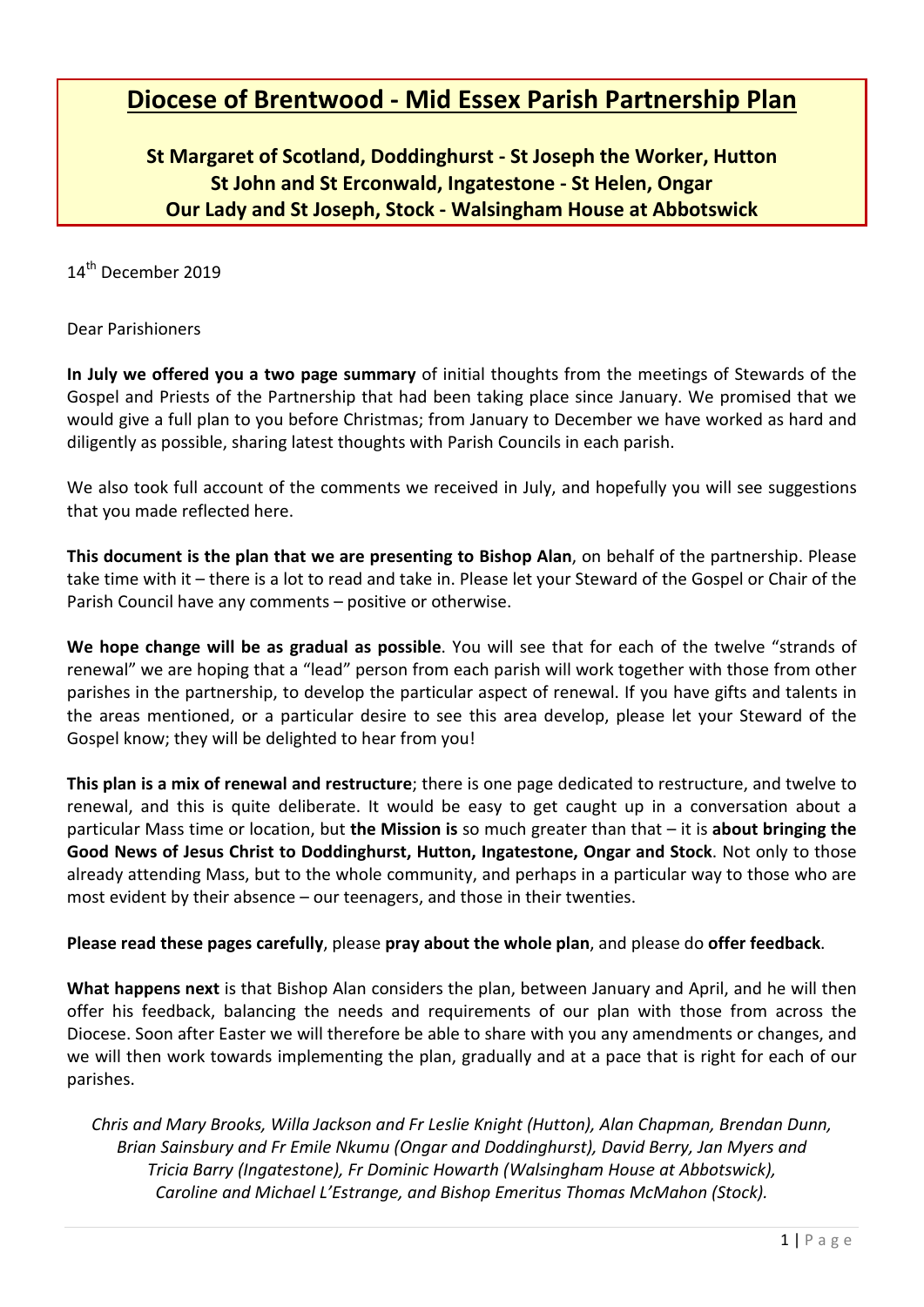

# **Diocesan Prayer in this time of restructure and renewal**

Almighty and merciful Father, bestow your grace upon the Diocese of Brentwood.

We give thanks for the witness of past generations and pray for a fresh outpouring of the Holy Spirit that we may be ever more faithful to proclaiming the Gospel of Christ.

Bless our Bishop, the Clergy, the Religious and Faithful of our Diocese as we work together to evangelise our Diocese and fulfil our Vision. Graciously grant plentiful Vocations to the Priesthood, the Consecrated Life, Single Life and the Sacrament of Marriage

> Strengthen us in the communion of faith, hope and charity, United in prayer with our Holy Father the Pope, and the Universal Church.

> > We ask this through Jesus Christ Our Lord Amen

| St Joseph the Worker           | Pray for us |
|--------------------------------|-------------|
| St John the Evangelist         | Pray for us |
| St Helen                       | Pray for us |
| <b>St Erconwald</b>            | Pray for us |
| <b>St Margaret of Scotland</b> | Pray for us |
| Our Lady of Lourdes            | Pray for us |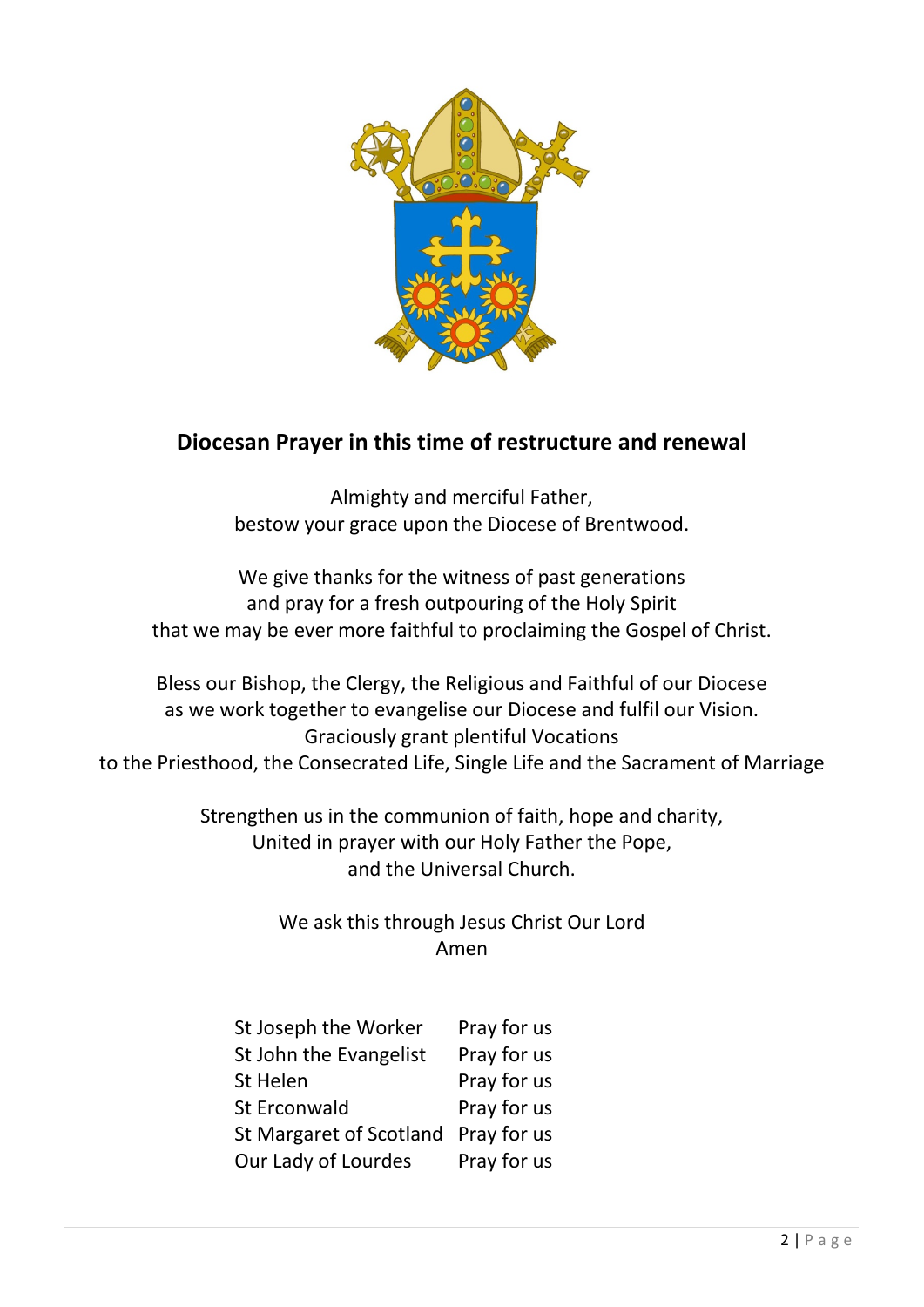# **Restructure**

- Future planning provides for one priest to serve the partnership, assisted by the priest resident at Walsingham House at Abbotswick. There is also "transition" provision of "half" a priest from the Epping/Loughton partnership, and we would hope to call upon that extra help when supply cover is needed, if at all possible.
- During the time of preparing this report, Fr Leslie (Hutton) had a prolonged period of illness, and Masses were covered from Ingatestone and Stock. In October 2019 Fr Anthony moved from Ingatestone to Stanford le Hope and Tilbury, and this means Ingatestone is without a resident priest. Therefore the partnership has already experienced some of the realities of fewer clergy, and the benefits and challenges of collaboration between parishes.
- We have considered each of the communities served by the partnership very carefully, and we believe that they will be best served by retaining one Mass in each of the existing churches & Mass centre, i.e. that there would be five Masses within the partnership (currently there are nine). One of the Masses will take place on a Saturday evening. Exact Mass times have not been finalised; we think it is most likely that there will be a gradual progression towards having one Mass in each community, and that it would be too prescriptive to establish exact Mass times at this stage. We believe that it would be possible for five Masses to be celebrated by the priests serving the partnership; on occasions where one was away, or engaged in Youth Ministry work, it is likely that only three Masses would be celebrated, unless supply cover could be found.
- It is very likely that there will be at least two, and possibly three, vacant presbyteries within the next few years. We intend to retain those properties, and would seek to rent them, ideally in a way which served the community (eg to new teachers, or to a partnership youth coordinator).
- In terms of administration, it is likely that there will ultimately be a central office serving the partnership. The location of the office would depend on where the priest was resident.
- In terms of material assets (finance and property), we have set out a more detailed picture under renewal strand 8. The "headline" is that the partnership is financially solvent. There is potential to make better use of the assets at Ingatestone, and – with the full encouragement of the Parish Partnership – the Parish Council are beginning conversations about this with the Diocese.
- The exact nature of the administration of finances across the partnership will evolve, and again is likely to depend on where a priest is resident. We are mindful of the restrictions of Canon Law while four separate parishes exist, such that each parish will need to continue to administer its own finances. In the longer term, when one or two priests serve the partnership, this issue will need to be revisited. In the short term, goodwill and common sense will ensure a fair financial arrangement so that parishes bear equitable costs when a priest is resident in one parish but covering Masses nearby, and where office costs need to be shared, etc.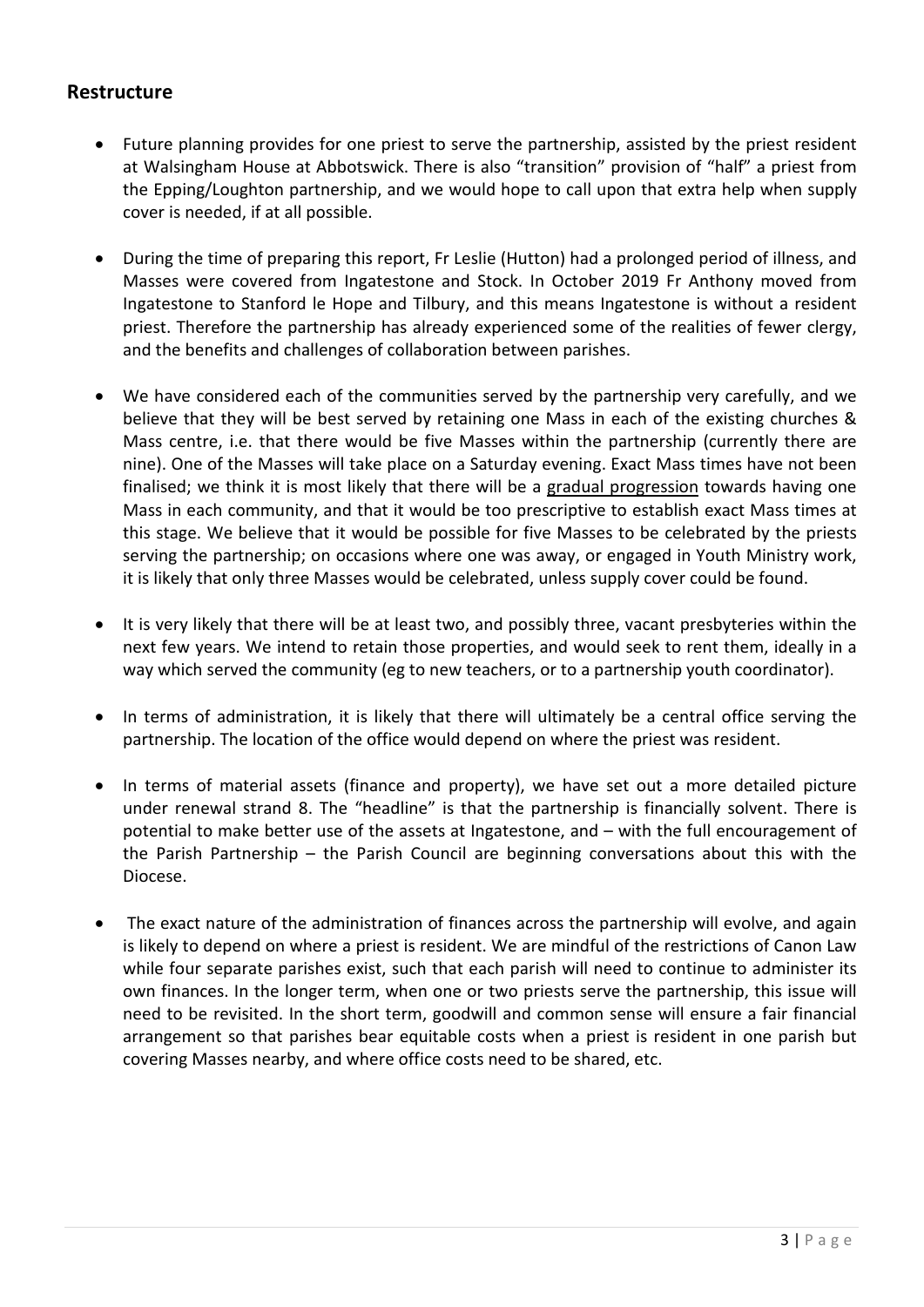# **Renewal**

# **Strand 1 – Charity, Justice and Social Action**

There is a very generous amount of charitable giving within the partnership, especially in relation to CAFOD. Local foodbanks are also supported with donations, as are homeless projects. There are also projects particular to each area, such as "Stock Cares" whereby people who cannot drive are helped to attend medical appointments. Ongar is currently the only parish with an SVP group. Hutton works closely with Providence Row and other homeless charities.

A key action from January – April 2020 will be for each parish to identify a "lead" in Charity, Justice and Social Action, who can meet together and consider ways in which collaborative working can help renewal in this area.

We have considered the engagement of young adults, especially, as well as parishioners of all ages with *practical* actions. We would like this to be something which is developed within the partnership. This could include practical service at a foodbank, for example, rather than simply contributing food. The partnership has benefitted from young people sharing first hand witness of CAFOD-led projects abroad, and we would like this to continue and strengthen. Young people have also been involved in practical service in Lourdes, and at the soup kitchen run by the Franciscan Friars of the Renewal in Canning Town. The annual sleepout for the homeless at Walsingham House at Abbotswick is "on the doorstep" of the partnership, and is a mix of both practical action and fundraising that could be readily promoted.

The Ongar SVP group would be very willing to help other parishes begin/re-start SVP groups, across the partnership. This would involve talking in each of the partnership churches, so that there were local contacts in each part of the partnership. Although much of the partnership is quite affluent, there are areas of need, and families who would benefit greatly from the kind of practical and pastoral help provided by the SVP.

We have also considered the idea that in Lent or Advent 2020 (and beyond) there could be a partnership-wide project, whereby everyone fundraised towards the same goal. CAFOD offer such large projects, or there may be something through the Diocesan twinning or another route which catches people's imagination. Joint fundraising events would be a relatively easy way of bringing people together from across the partnership, and helping people to get to know each other.

Experience in one parish of sequencing diary dates with ecumenical partners highlights the need for us to be careful about communications across the partnership, especially in the area of socials and fundraisers, to minimise diary clashes.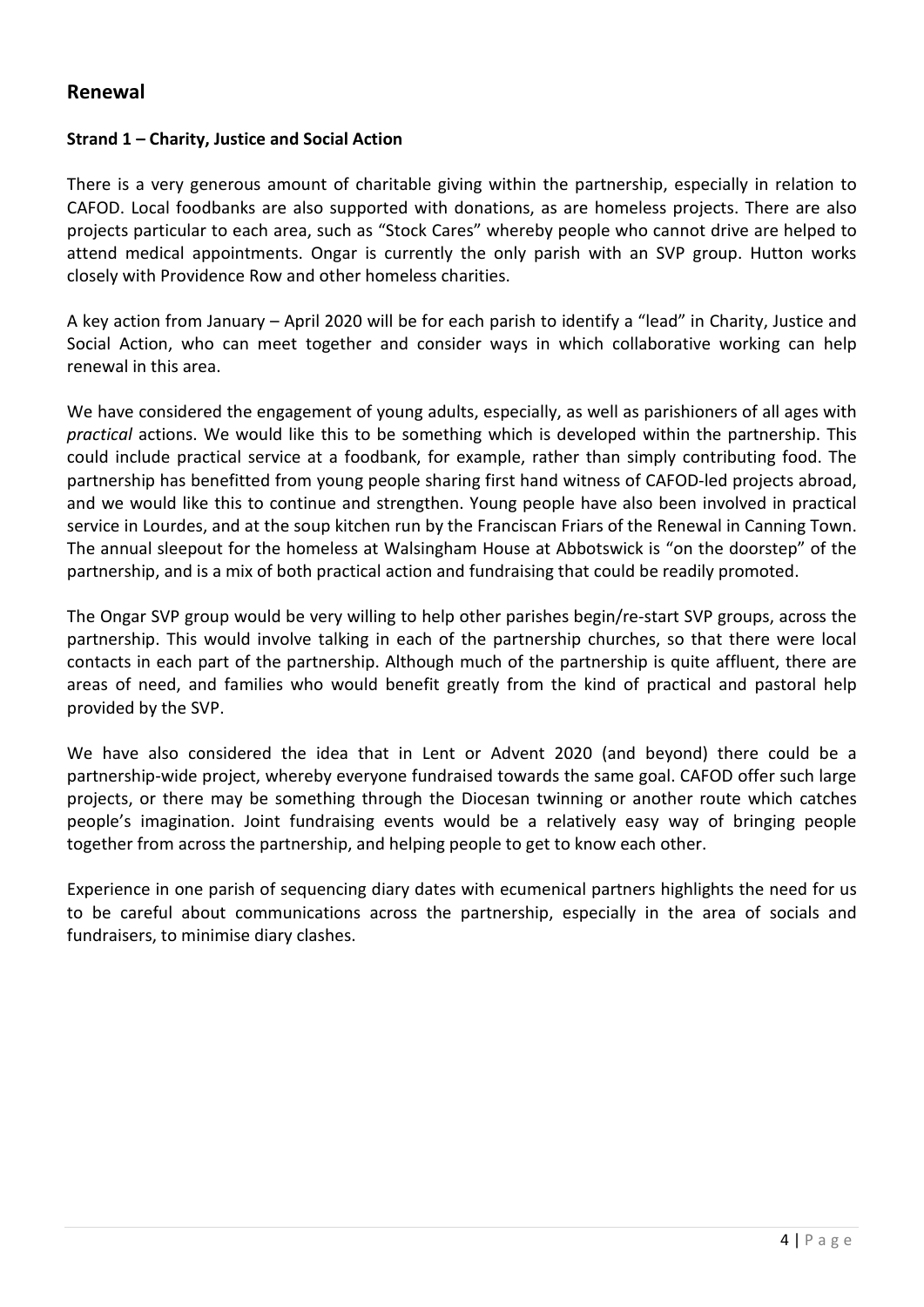# **Strand 2 – Christian Life and Worship**

The liturgy, especially Sunday Mass, is clearly central to the life of the partnership – we all affirm the Vatican II understanding that the Eucharist is the "source and summit" of our Catholic life. To have fewer Masses does create an opportunity to consider afresh different aspects of the celebration, and to share good practice within the partnership. For each community to have one Mass may strengthen the community bonds, and the involvement of parishioners in the liturgy – that is certainly the experience in Stock, where already just one Sunday Mass is celebrated.

In Hutton, Adoration of the Blessed Sacrament is offered between 3-4pm on a Friday afternoon, a time when parents are collecting children from school, and this is a helpful moment of "oasis" for the children and parents at the end of the week.

The Brentwood Deanery already hold joint Reconciliation services in Lent and Advent, to which all parishioners are invited, and where a number of priests are available to celebrate the Sacrament. This is helpful for the partnership, and will continue.

Confirmation preparation is already joint between Ingatestone and Stock, and this could readily expand to include Confirmandi from Hutton, Ongar and Doddinghurst, with the celebration of Confirmation being held in each individual parish.

First Holy Communion preparation is already joint between Ingatestone and Stock; it is most likely, given the numbers, that this would continue separately in the other parishes in the partnership.

There is a good Children's Liturgy provision at the Sunday morning Masses in the partnership.

There are very few weddings in the parishes, and so couples can be prepared in a bespoke way (see also Strand 4).

There are relatively few Baptisms in the parishes and so those bringing children for Baptism can also be prepared in a bespoke way, although in the future some element of joint preparation could be helpful.

In terms of sharing good practice, and enhancing the experience of Sunday worship for parishioners, there are several areas that can be developed in the years ahead. As with the other strands, a key action from January – April 2020 will be for each parish to identify a "lead" in Christian Life and Worship, who can meet together and consider ways in which collaborative working can help renewal in this area. This could include:

- Development of a strong "welcome ministry" across the partnership.
- Training and sharing of good practice for Extraordinary Ministers of Holy Communion and Readers across the partnership, with an aim that anyone from any of the parishes in the partnership could "step in" at any of the weekend Masses, as needed.
- Development of music ministry across the partnership, building on current strengths, and ensuring good musical support at each of the weekend Masses.
- Expanding the practice of praying the Divine Office before weekday Masses.
- Active involvement of children and young people in the Masses (notably in welcome and music ministries).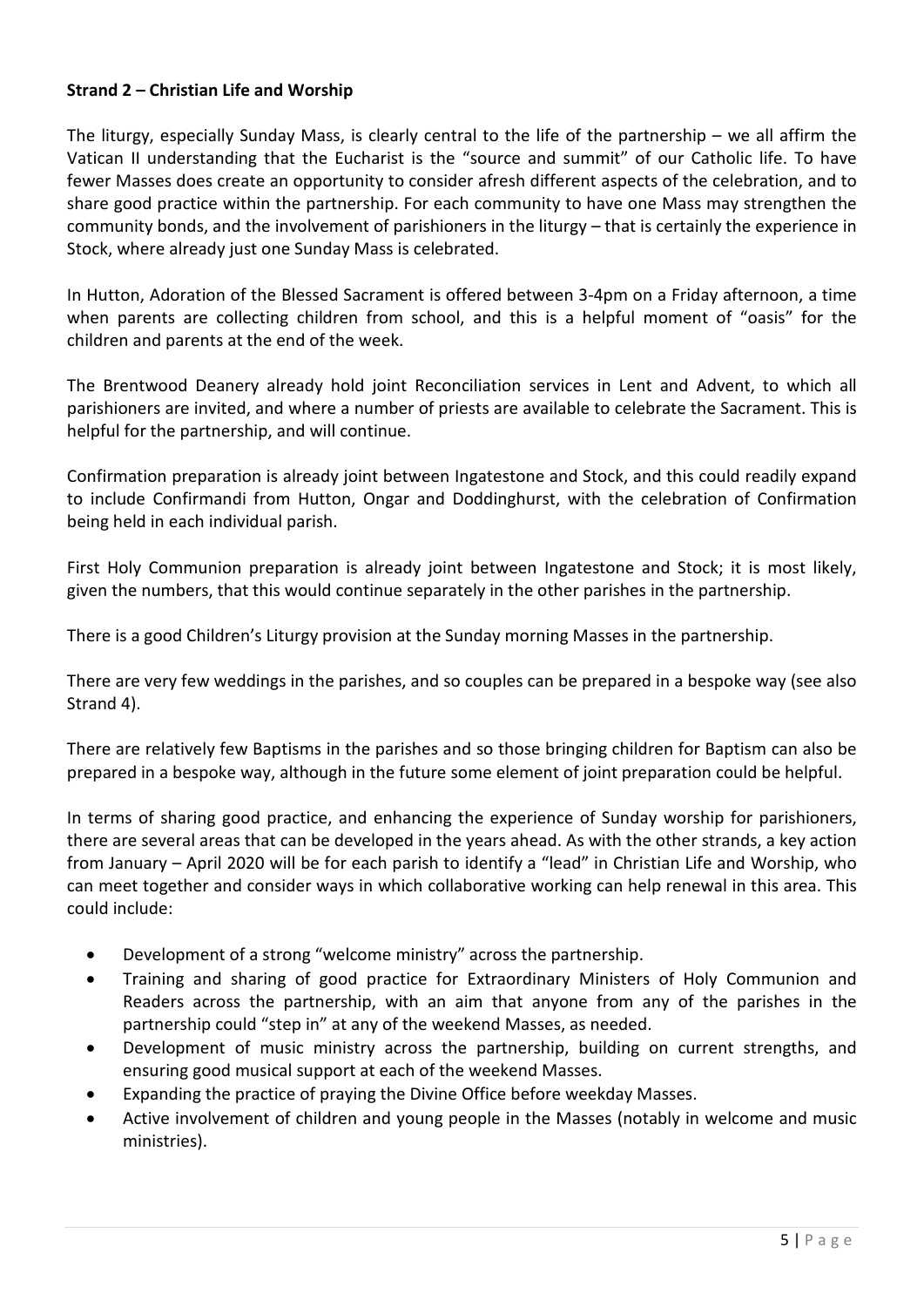# **Strand 3 – Education**

As a partnership, we are blessed with St Joseph the Worker Primary School, Hutton, which is a school rated as "Outstanding" by OFSTED and Diocesan inspections from 2005 to 2015 (the most recent inspection). Each class has a pupil "chaplain" and they help prepare class and school Masses together with the school's gifted music lead.

The cause for Canonisation for Fr Thomas Byles (parish priest of Ongar who was aboard *The Titanic* and refused a place on a lifeboat so that he could stay and pray with passengers when it sank) could be of major significance in the years ahead; the timescales are unclear in terms of when and how the cause for Canonisation might progress, but in any case there is a natural "Fr Thomas Byles curriculum" around themes of inspiration, courage, faith and sacrifice which could be brought to local schools across the partnership and indeed across the country.

We are naturally committed to supporting all the schools attended by young people from the partnership and it would be helpful to have better information about where exactly the children attend school. We will actively seek to collate this information.

We are aware that many of our Catholic schools struggle for Foundation Governors, and that the newly emerging MATs also need Trustees. As a partnership which includes many skilled professionals amongst the parishioners, we are hopeful that, with encouragement, parishioners could volunteer for some of these roles, vital to support our schools.

At Christmas and Easter there could be special meals and Masses for University students; these could also include sixth formers, who could chat with the students about life at University. We could also signpost students towards their local Catholic chaplaincies, as well as encouraging them in leadership opportunities in our parishes and in the BCYS. This also applies for those aged 18+ who have started work, and/or are taking apprenticeships.

We are mindful that many of the children and young people in the partnership attend non-Catholic schools, and we would want to be particularly attentive to provision for them (see also Strand 12, young people).

As in other strands, a key action from January – April 2020 will be for each parish to identify a "lead" in Education, who can meet together and consider ways in which collaborative working can help renewal in this area. This would include all the points mentioned above.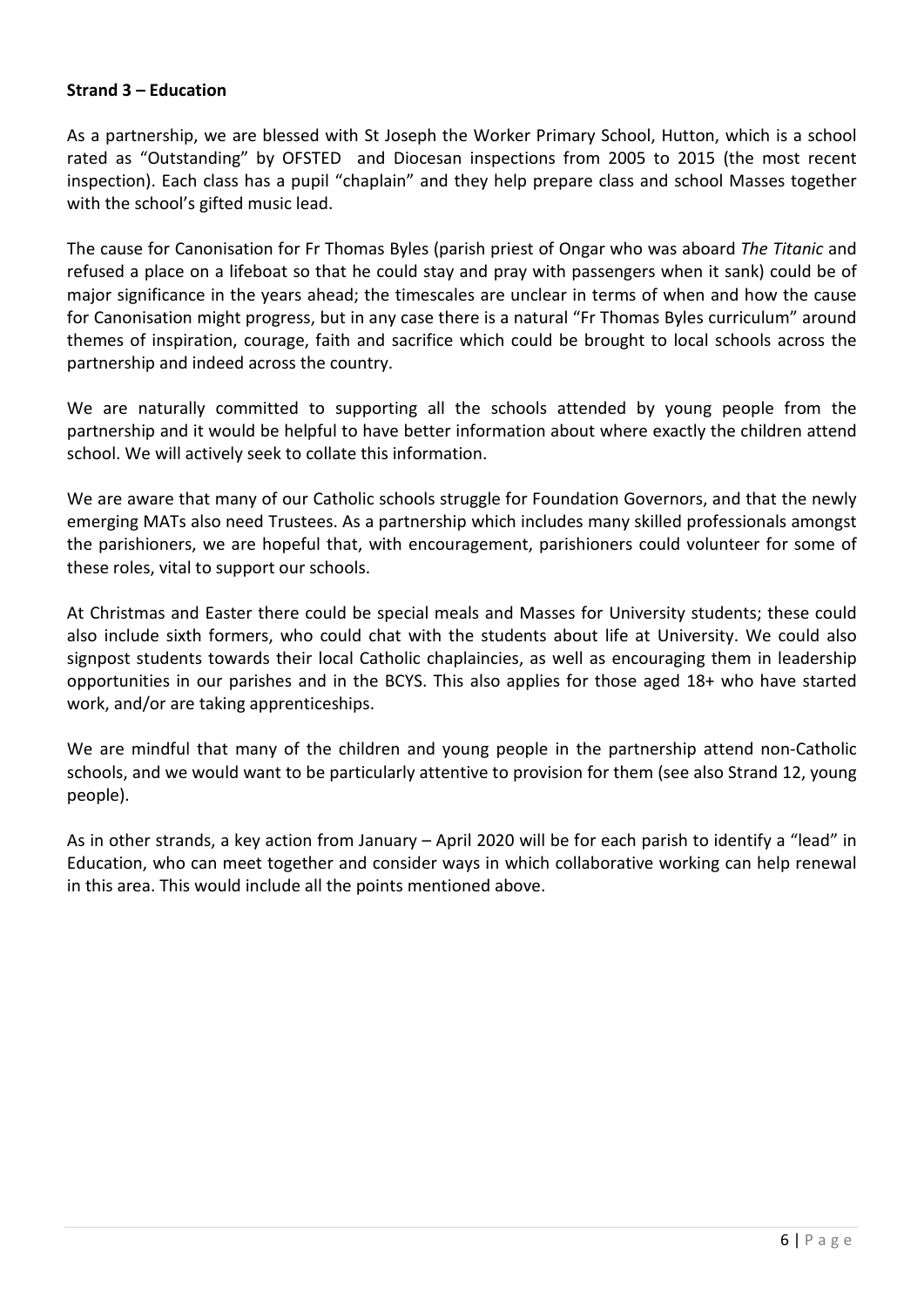# **Strand 4 – Family**

Our support for families is a vital element of pastoral provision in the partnership. We know that there are many families facing very fragmented circumstances; sometimes due to finance, but also due to marriages breaking up, issues of mental health within the family, including dementia, as well as models of family which are less and less like the "nuclear" family of mum, dad and two children. It is essential for us to welcome, love and cherish all people, whatever their family circumstances, and as a partnership – in common with the whole church – there is a very significant task of pastoral outreach to be able to do this. Single parents, divorced parents, and gay or lesbian parents can all feel unwelcome, and this can then be felt by their children. We must work hard to ensure all families, all the time, know that they are welcome.

In Ingatestone, the parish priest visited many families on the parish register, including many who were lapsed, and this bore clear fruit in terms of opening fresh dialogue, and encouraging people to return to church. Families in need were also identified by such visits, and could be supported.

With fewer clergy, and such wide geography, the likelihood of a priest being able to visit all the parish families is small. Therefore we see it as a key priority for the partnership to "talent spot", nurture, train and encourage parish visitors, who could go around the communities that make up the parish partnership, and be a welcoming face of the Church for people who may be lapsed or disconnected. The beginning of the parish partnership is a natural catalyst for this, as it could be a "conversation starter" to chat with people about the new arrangements.

The Marriage and Family Life team within the Diocese regularly highlight resources which are good not only for those preparing for Marriage, but also couples who have been married for some years and seek "renewal" in the relationship, as well as for those whose marriage may be beginning to show signs of trouble. The partnership can readily signpost families to these resources.

As in other strands, a key action from January – April 2020 will be for each parish to identify a "lead" in the area of Family, who can meet together and consider ways in which collaborative working can help renewal in this area. This would include the points mentioned above.

*Our discussion on the area of family led to a broader question about the relationship between clergy and parishioners; we will return to this in strand 10, "Priests and People." If the same priest is not always saying Mass in the parish, and not resident in the parish, the depth of relationship between priest and parishioners will be much harder to nurture. The issue in relation to family is that it can take a great deal of courage for a family to voice their problems or concerns, as it also takes a great deal of trust. So they may be reluctant to come and chat with a priest who is less well known to them, or not in their parish.* 

*One answer could be the development of a well-trained pastoral team, to work alongside the clergy in the partnership; such a team could include people who always give the notices before /after Mass, and in that way also develop a rapport with parishioners. They may then naturally become people who are trusted within the parish, and who can be a "first point of contact" for those needing prayerful or pastoral support. This is not to diminish the role of the clergy, of course, but to name an issue which is particularly significant for the engagement of families.*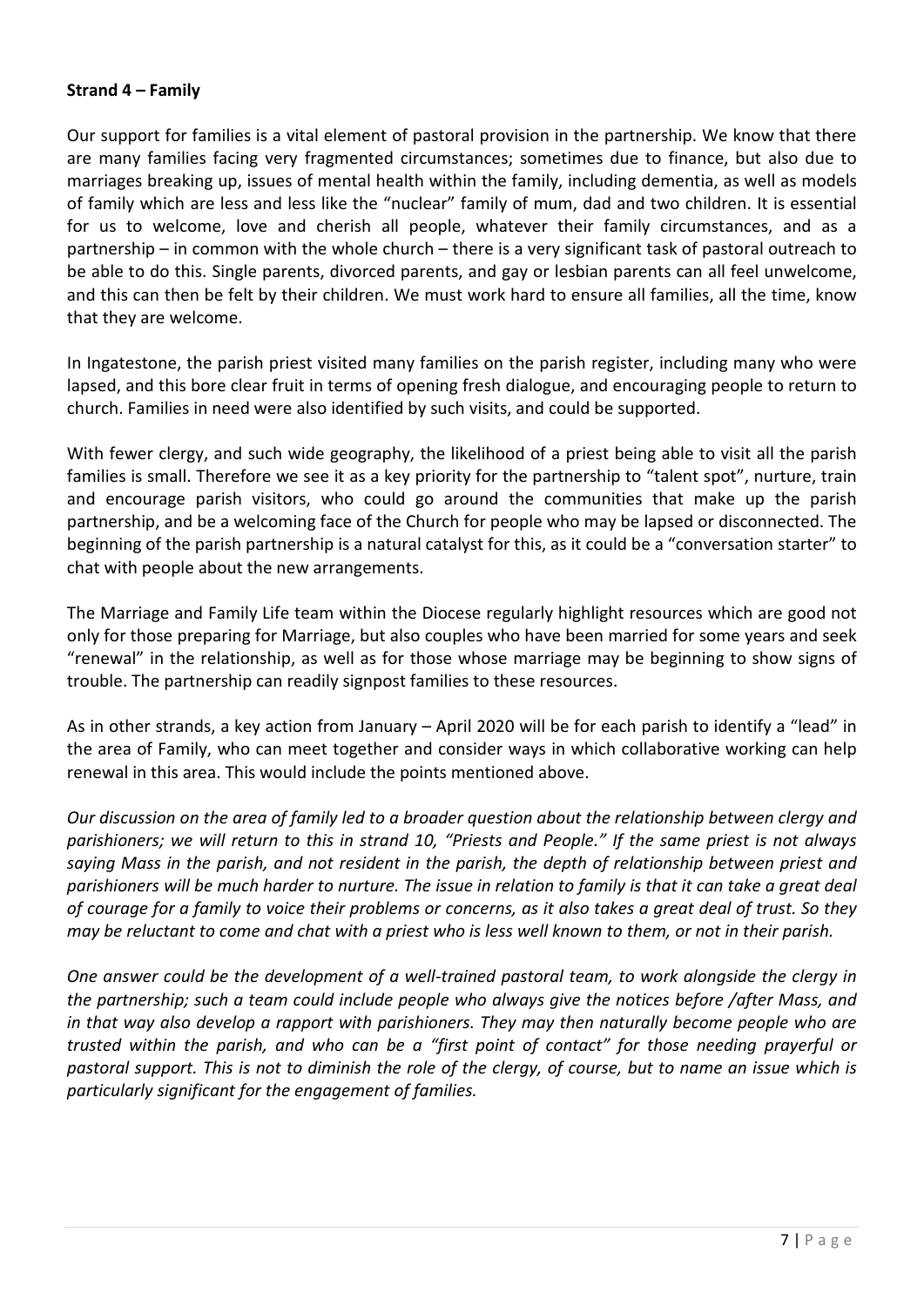# **Strand 5 – Formation**

There have been a variety of initiatives in the last decade, but there has not been a systematic programme of formation in the faith in any of our parishes, with the exception of Sacramental programmes, where some parishes have offered provision for First Holy Communion parents and Confirmation parents in addition to the RCIA and Baptism preparation.

Some initiatives in the partnership are: Bible study in Advent and Lent; An e-prayer group, linking prayer intentions by internet; Talks about Scripture (in Stock the Church of England Vicar is a renowned Scripture scholar, and has offered such talks annually); Theology on Tap.

Looking ahead we are mindful that this is an area of great need; as in the other strands we would look to have a "lead" appointed in each parish, who could help develop the partnership in this area.

Given that this partnership includes a number of relatively small parishes, it is a particular blessing to be on the doorstep of the Cathedral, and part of our formation initiatives could be in signposting people to the regular inputs at the Cathedral, as well as the talks at Gidea Park. We do not need to "reinvent the wheel" but rather to offer encouragement, perhaps including lift-sharing, etc., to help people avail of opportunities that already exist.

From the partnership, outreach to "resting" Catholics, and those who have never encountered the Christian faith, could be a way to help in formation of existing as well as new parishioners.

As we try to build the identity of the partnership, a series of talks in Lent, with one in each of the different churches, could help both in formation and in people getting to know each other. Catholic Voices could be a provider for such talks. "Landings" may also be a helpful programme.

Formation of those who have lay ministries within the parishes will also be very significant  $-$  joint programmes for Readers, and Extraordinary Ministers of Holy Communion, will help formation and will also help in giving a natural "ease" when people minister across the parishes in the partnership.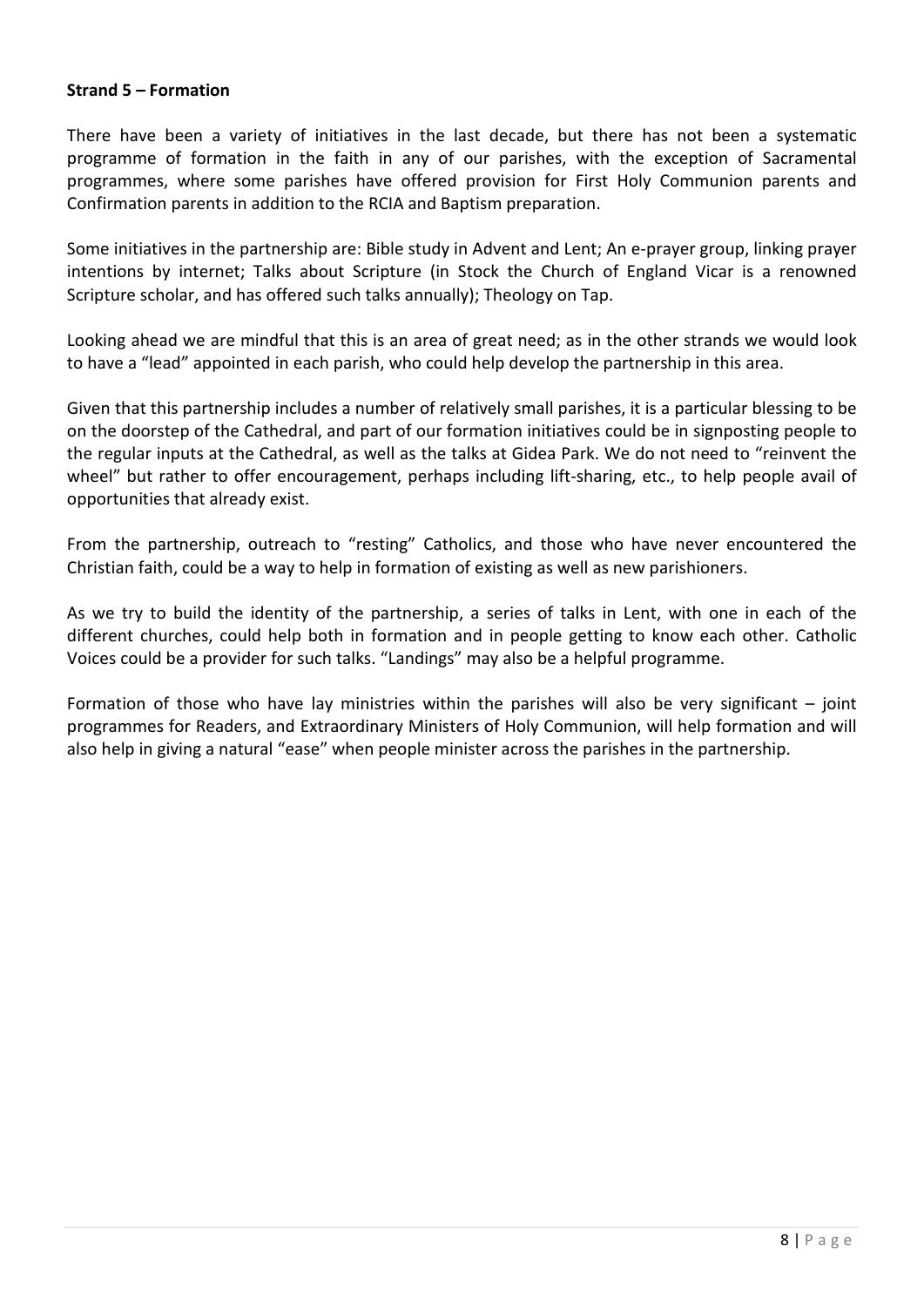# **Strand 6 – Integration**

As the partnership brings together a number of small parishes, spread across a moderately large geographical area, there will be challenges to integration from an "internal" perspective – helping those who have been used to a particular Mass, in a particular parish, to feel integrated across the partnership.

This will be a gradual process – experience elsewhere suggests it takes at least a decade – and so it will require patience and grace.

It is a cultural change – from "my parish" to "our partnership" – a move away from parameters and boundaries of the past. Some of this will be very difficult to people who have deep roots in particular churches and communities, and this is recognised and respected by everyone involved.

The principle we would hope to develop is the long-standing principle that guides Ecumenism: "Never do apart those things you can do together."

As with the other strands it will be helpful to appoint a "lead" from each parish in the partnership.

It could be helpful to offer a "One Mass Sunday" at some point during 2020/21 – every priest in the partnership coming together, probably in Hutton (as the largest church, seating 500 at capacity, which is more than the combined Mass attendance across the partnership), followed by refreshments in the school. A day to meet and celebrate; a day when no other Masses would be offered in the partnership; lift-sharing would be arranged; musical and liturgical talents would be combined; there would be lots of notice over several months.

As indicated in our comments about "Restructure" within the partnership, the question of integrating administrative elements in the partnership will also be a matter for consideration; the more that the partnership integrates, the more natural it will be to integrate administrative elements.

All of this is, however, still "inward" facing – as a partnership, echoing earlier strands, we would also want to be "outward" facing, seeking to integrate those who we have yet to meet, and who have yet to meet us. Active publicity, visiting, and a strong sense of welcome as a hallmark of the partnership will all assist with this.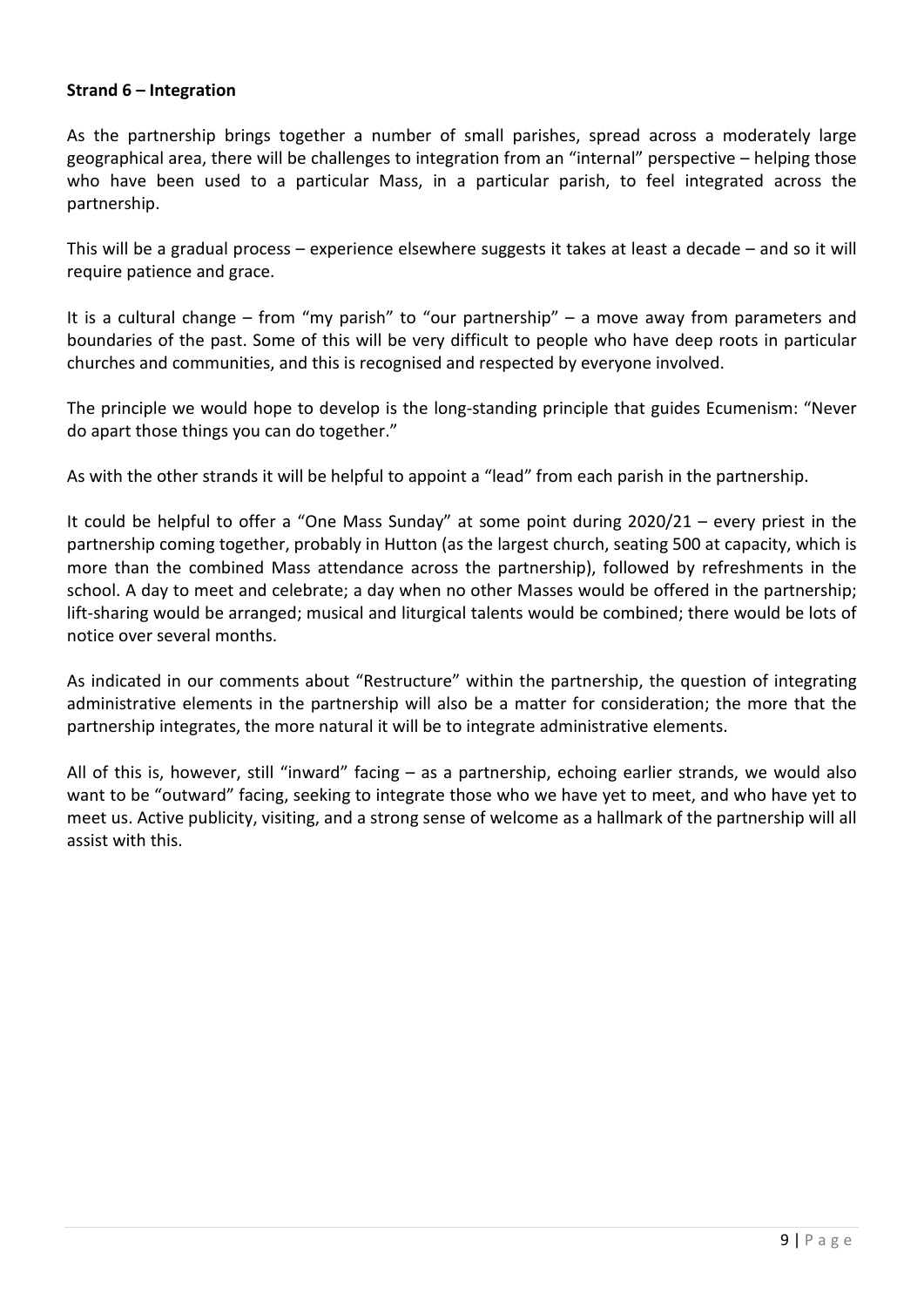# **Strand 7 – Leaders**

It will be a cultural change to fully embed lay leadership in our parish partnership; people have generally been used to leadership coming from the priest, and although the clergy will retain a leadership role (not least due to the provisions of Canon Law) it is clear that the laity will (and should) take much greater leadership roles and responsibilities in the future.

For each of strands 1-6, and again in strands 8-12, we envisage a "lead" from each parish coming together; this gives 11 teams of 4 people, who will – each in their own area – take a leadership role. Some people may take on more than one area, but we could hope for perhaps 30 parishioners, from across the partnership, involved in shaping and nurturing the different strands of renewal.

In terms of developing significant lay leadership capacity within the partnership, we would look to the Diocese to provide a well-resourced, well-structured programme, accessible to those in work (so probably delivered through a mix of online learning and seminar days), to form lay leaders. It is likely this would be a two year programme, given the depth and range of learning needed. It could build on the training given to the Stewards, and indeed it may be that the Stewards take on the role of lay leaders in each community. However, since they have already given three rather intense years to this process, this is in no way something that can be expected of them.

For such lay leadership to become embedded, the lay leaders would need to be "talent spotted"; they would need the confidence of the clergy and wider parish community; the training would need to be accredited by the Diocese (much like the Catholic Certificate in Religious Studies, for teachers); there would need to be a clear "Job Description". Ideally the role would also be time limited, perhaps taking the model of School Governance of a three year appointment, renewable once.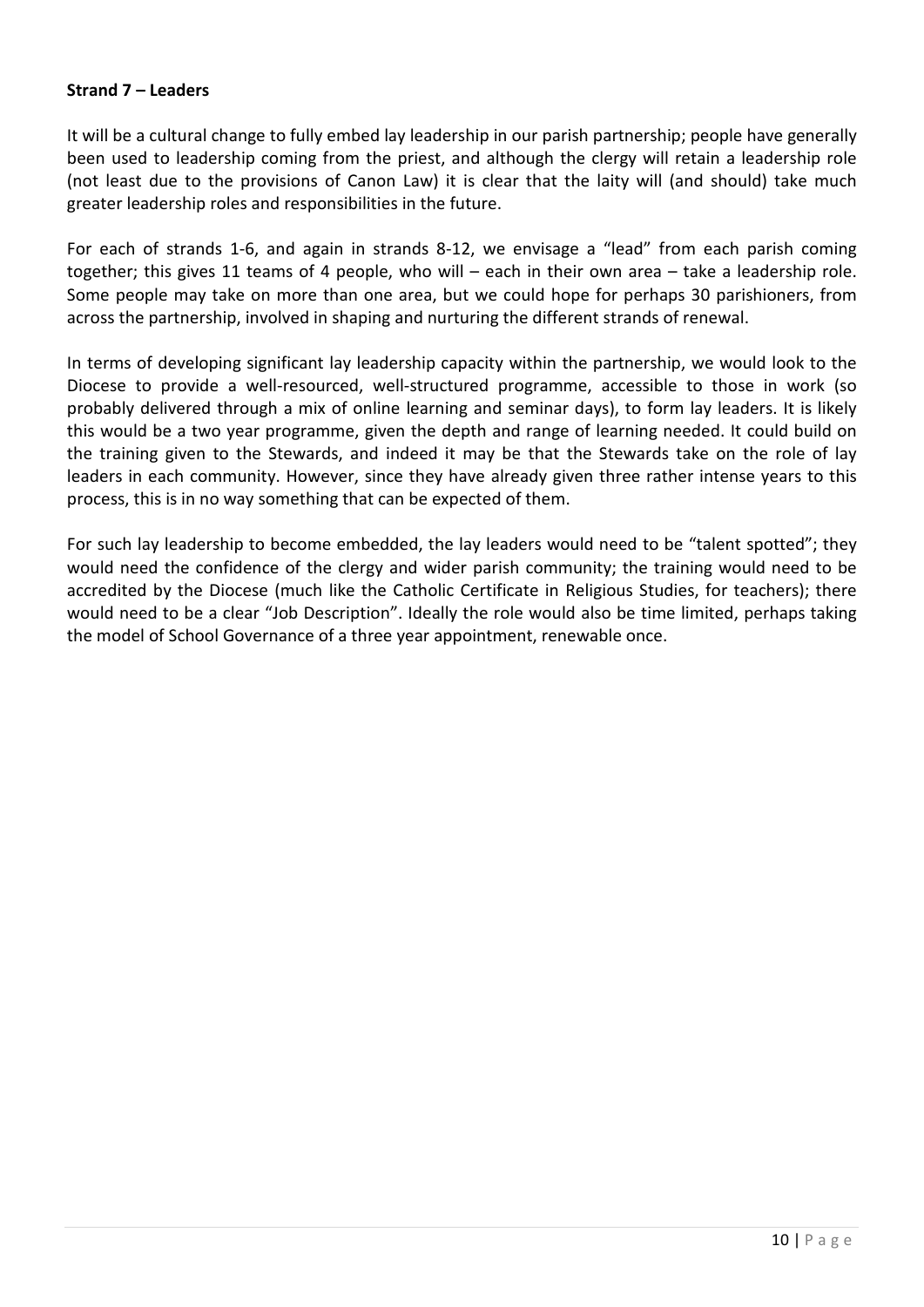# **Strand 8 – Material Assets**

There is a summary here; full details of the accounts of each parish, and notes about the buildings and their state of repair, can be found in the Appendix.

- St Joseph the Worker, Hutton, currently has a £13,000 deficit. It is envisaged that the parish will be back into surplus, and this will be achieved by reviewing the hall income and Gift Aid. There is no major foreseen expenditure, and all buildings are in good repair, especially the hall and presbytery.
- St John and St Erconwald, Ingatestone, currently has a £36,000 deficit. However, this is mitigated by the fact that a £6000/year surplus is paying off an existing loan, finishing by 2022. The presbytery needs urgent remedial work and the whole partnership supports this, with a view to the work being completed by Easter 2020 so that the house can either be rented, or available for a resident priest.
- · Our Lady and St Joseph, Stock has a surplus of £66,000. This is a healthy surplus but dependent upon the great generosity of a relatively small number of parishioners. The presbytery is maintained by the Gillow Trust, which is also a help. The church and presbytery are in good order, with the exception of some work on one aisle in the church. None of the property is listed, but it could be eligible for listing. The Gillow Trust own all the property. The Trustees are likely to be amenable to any requests whereby the property continues to benefit the Catholic community in Stock, and this can be quite broadly understood.
	- St Helen's Ongar and St Margaret of Scotland, Doddinghurst, have a surplus of £7,000, due to very tight stewardship over the last 3-4 years, and with an annual surplus of £5,000-£7,000. The hall income is strong, and gift aid is strong. There is expenditure needed on the presbytery and the church also needs "TLC" but forecast expenditure is within the means of the parish, and an annual surplus is expected to continue. Ongar presbytery is listed, and the listing affects St Helen's church due to the provisions of "curtilage." Doddinghurst has a covenant on the land, but it is unclear what the terms of the covenant are. This is being looked into by the parish, assisted by the Diocesan Property Department.

Taken together, this leaves the partnership in reasonable financial shape, with good assets. It was felt that reducing the number of Masses would probably cause people to move between partnership churches, rather than leave, and also that extra income could be generated by the renting of presbyteries in the future. It is not envisaged that any property would be sold.

It will be natural for the chairs of the Finance Committees in each of the partnership parishes to begin to meet from April 2020, and for financial information to be shared across the partnership, as well as foreseen needs and unexpected problems. The provisions of Canon Law mean that each separate parish retains separate accounts; it will be a matter for the finance leads and wider partnership to consider when and if further integration is appropriate, recognising the Canonical implications.

As the number of clergy diminishes, the financial considerations of what it means for a parish to receive rental income from a presbytery, while supporting a priest who lives in another parish, and potentially with a more centralised administrative provision, will all need to be worked through. Given that we do not know the order in which clergy will retire, etc., or indeed when those retirements will take place, it feels to us to be far too prescriptive to try to take more detailed decisions at this time.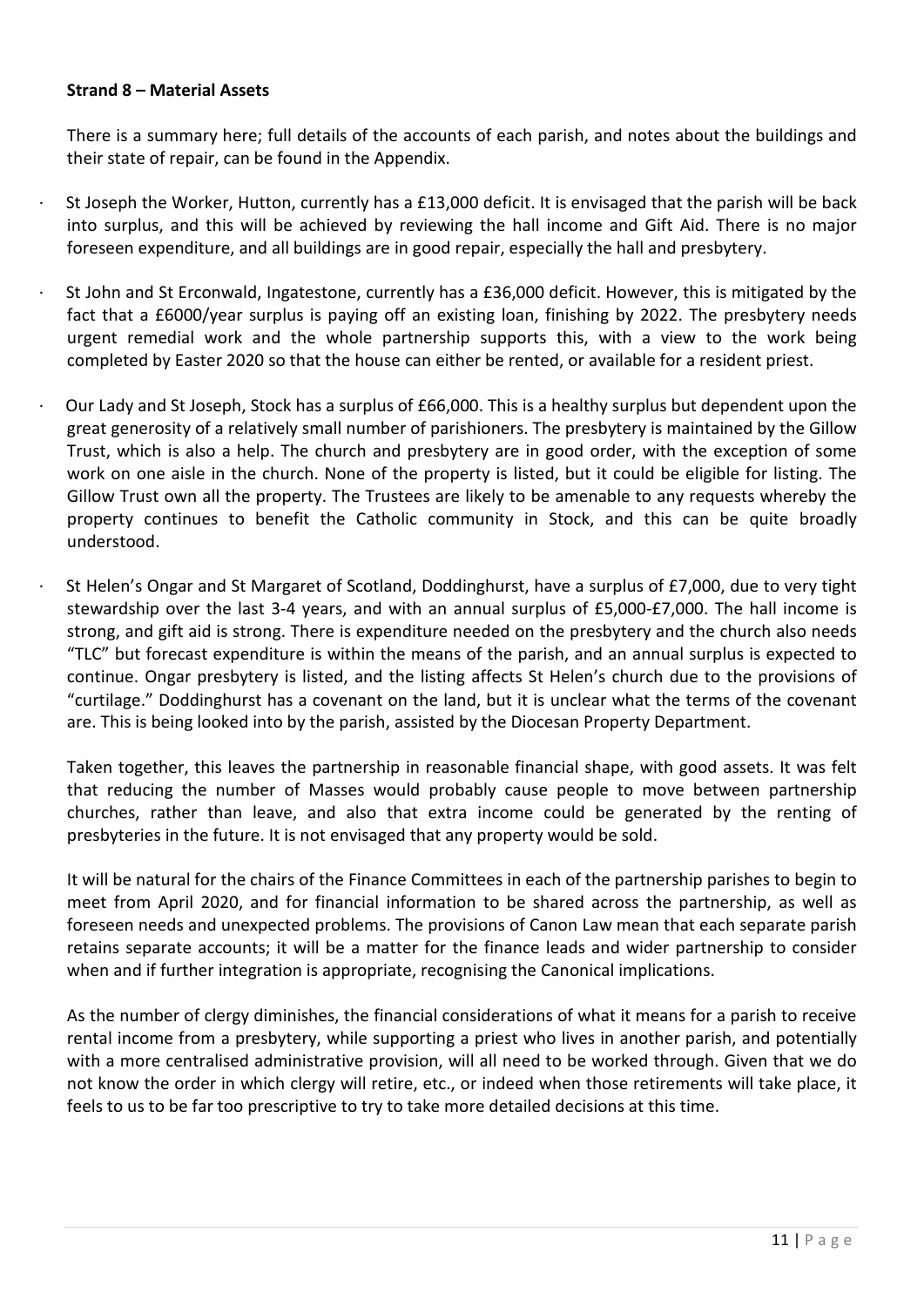# **Strand 9 – Prayer and Spirituality**

There are a variety of initiatives which have been or are being tried in different parishes, including:

- Prayer Groups in people's homes
- Friday afternoon Exposition and Benediction (Hutton, to fit with the end of the school day)
- "Mother's prayers" one afternoon in St Joseph's School from 2.30pm
- Ecumenical Intercessory Group (Stock prayers for the ill in the village; a list taken from each church to a group that prays for them all by name).
- Saturday morning Exposition in Advent; Evening Prayer and Benediction in Lent (Stock)
- Blessing of graves in November (Ingatestone, Stock and Ongar)
- Morning Prayer before Mass (Ingatestone and Stock)
- Walk of Witness on Good Friday (Ingatestone, Stock, Hutton and Ongar) together with local churches
- "E-prayers" in Ongar; the ability to ask for prayer online, with a group committed to looking at the requests and offering prayers.
- Annual Ecumenical service of Unity (Stock)
- Churches Together meet regularly for shared prayers and events in Doddinghurst and Ongar

As for the other strands, we would propose that a "lead" from each parish would come together, to be able to promote existing opportunities, as well as highlight new opportunities within the partnership. This could include:

- Partnership pilgrimages to Bradwell, as somewhere local and therefore easy to reach, as well as perhaps to Walsingham, or even abroad, where the numbers across the partnership make possible what it would be hard for an individual parish to organise alone.
- A partnership prayer group meeting on rotation in different churches, and offering different styles of prayer (Taize prayer, meditative prayer, lectio divina, etc), as well as periods using material such as Café or Alpha.
- A prayer and social group for young people, again offering different styles of prayer
- A partnership Mission, perhaps aiming for post-Easter 2021 or 2022, where evenings are lighter, and where the liturgy is naturally "celebratory." Talks in each of the parishes, during a week or so, with morning, afternoon and evening opportunities to suit different age groups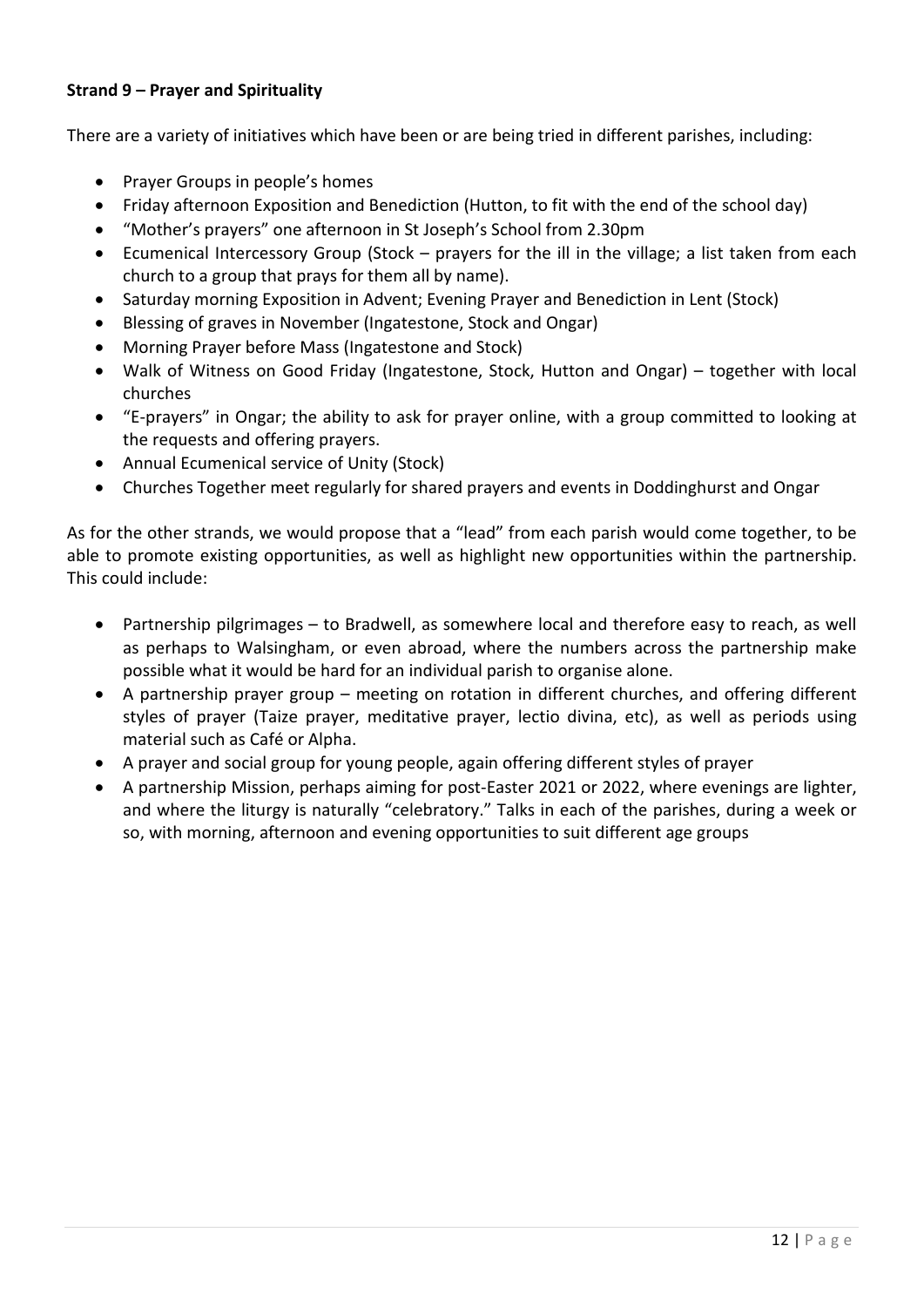# **Strand 10 – Priests and People**

This partnership embraces the collegiate and collaborative spirit of Vatican II – priests and lay people working together, using their gifts and talents for the good of the whole community. We recognise that Canon Law and Civil Law require some elements of parish life to be authorised by the priest, and some roles are proper to the priest, as an Ordained Minister in the Church, but there is so much that can be done collaboratively. In particular there are lay people with professional and pastoral gifts and talents that have been under-used, and where the partnership gives the chance to use these in fresh and excellent ways.

As noted in Strand 4 (Family), the declining number of clergy, and the geographical area of the Partnership, does present a particular challenge for the relationship between priest and people. The small and relatively intimate parishes that we have now will not be able to continue in the same way; there is a sense that each community will need to be more "self-dependent." This is not the same as "independent" or "unsupported" – to be self-dependent requires priests and people to work well together, so that the community can flourish when the priest is not there, and so that people in the community know who to call for different pastoral and administrative needs. It is a challenge, a culture change, and an opportunity – most especially an opportunity to nurture the gifts and talents of lay people, in leadership.

We believe that the Stewards of the Gospel process, and the planning for parish partnerships, have helped people to see better the "24/7" nature of priestly ministry, even in relatively small parishes; the priest is always "on call" unless physically away from the parish. In addition, priests in smaller parishes often have additional Diocesan roles (the former PP at Ingatestone was the Vicar General for the Diocese) or may be people who, in almost any other "job", would have retired.

Therefore – as with the other strands – we hope that each parish will provide a "lead" person to consider this area more deeply, working with the clergy, and in particular to consider "roles and responsibilities" to help give more clarity.

We hope that the partnership will be one where the voice of every person is listened to – and where young people, especially, have a valued and clear voice in helping to shape what is on offer.

As noted in Strand 7 (leaders), we look to the Diocese to provide an accredited and appropriately comprehensive programme of formation for lay leaders; we would envisage this as a course for which people are nominated, making a commitment to one or two years of training, through a mix of online and face to face training. We understand that the Diocese is shortly to appoint a Director of Adult Formation and Lay Leadership and hope that the formulation and delivery of such a course is part of their remit. We know that for those in Youth Leadership there is the Bishop's Certificate in Catechesis and Youth Ministry.

We understand that in times of very bad weather such as snow or heavy rain that caused flooding, greatly limiting the ability of a priest to travel between our rural locations, a Service of the Word and Holy Communion is permitted. Lay people are trained to lead such a service. However, there is one outstanding question for us, for consideration at the Diocese:

Is it possible to revisit the restriction on the celebration of a Service of the Word and Holy Communion on a Sunday, on occasions where a supply priest cannot be found. We feel this would be preferable, for the identity of the community, rather than asking people to attend Mass elsewhere. Although this would not be regular, it would be "planned" and so we think it would currently be prohibited; could it be permitted?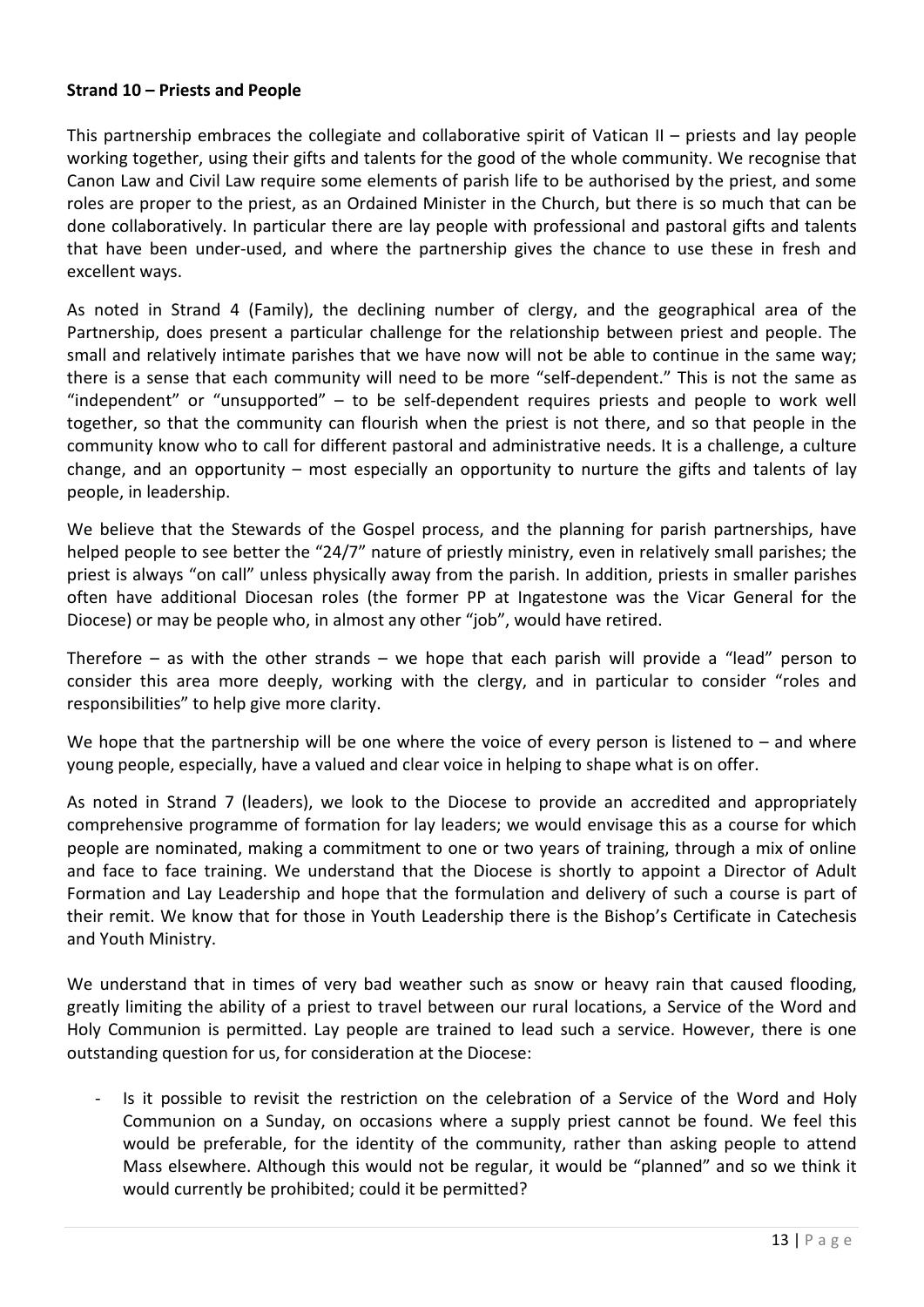# **Strand 11 – Vocations to the Priesthood**

We understand why this has been formulated in a relatively narrow way – "Vocations *to the Priesthood*" – given that there are fewer clergy – but we feel that the nurturing of all vocations, and the sense that every person is "called by God to some definite service" (qv St John Henry Newman), is an approach which helps to nurture priestly vocations. Indeed, if the focus is only on priestly vocations, 50% of the congregation are excluded!

We highly value the ministry of married clergy – priests and deacons – within the Diocese.

As with the other strands, we would look to bring together a person from each parish who could take the "lead" in this area, but in a way which nurtured the sense that everyone is called by God, personally and in a way which recognises their gifts and talents.

That said, we believe that there are also opportunities which can be used to help foster vocations to the priesthood:

- Good Shepherd Sunday (where we would look to the Diocese for engaging and helpful resources).
- Prayer for vocations to the priesthood as a permanent fixture in each newsletter.
- Better promotion of the enquirers group for priesthood.
- A sharing of vocational stories we recognise that as smaller parishes there has not been the ability to place a seminarian within any one individual parish. However, as a partnership we feel a seminarian's placement would be a fruitful experience – for them and for all in the partnership who heard their story.
- Posters of the Diocesan seminarians could be regularly updated and reissued.
- We would like to suggest that there is a retreat for young people around the theme of "calling"/vocation, which would be open to (though not exclusively for) those considering vocation to the priesthood.
- Continuing to share the inspirational story of Fr Thomas Byles.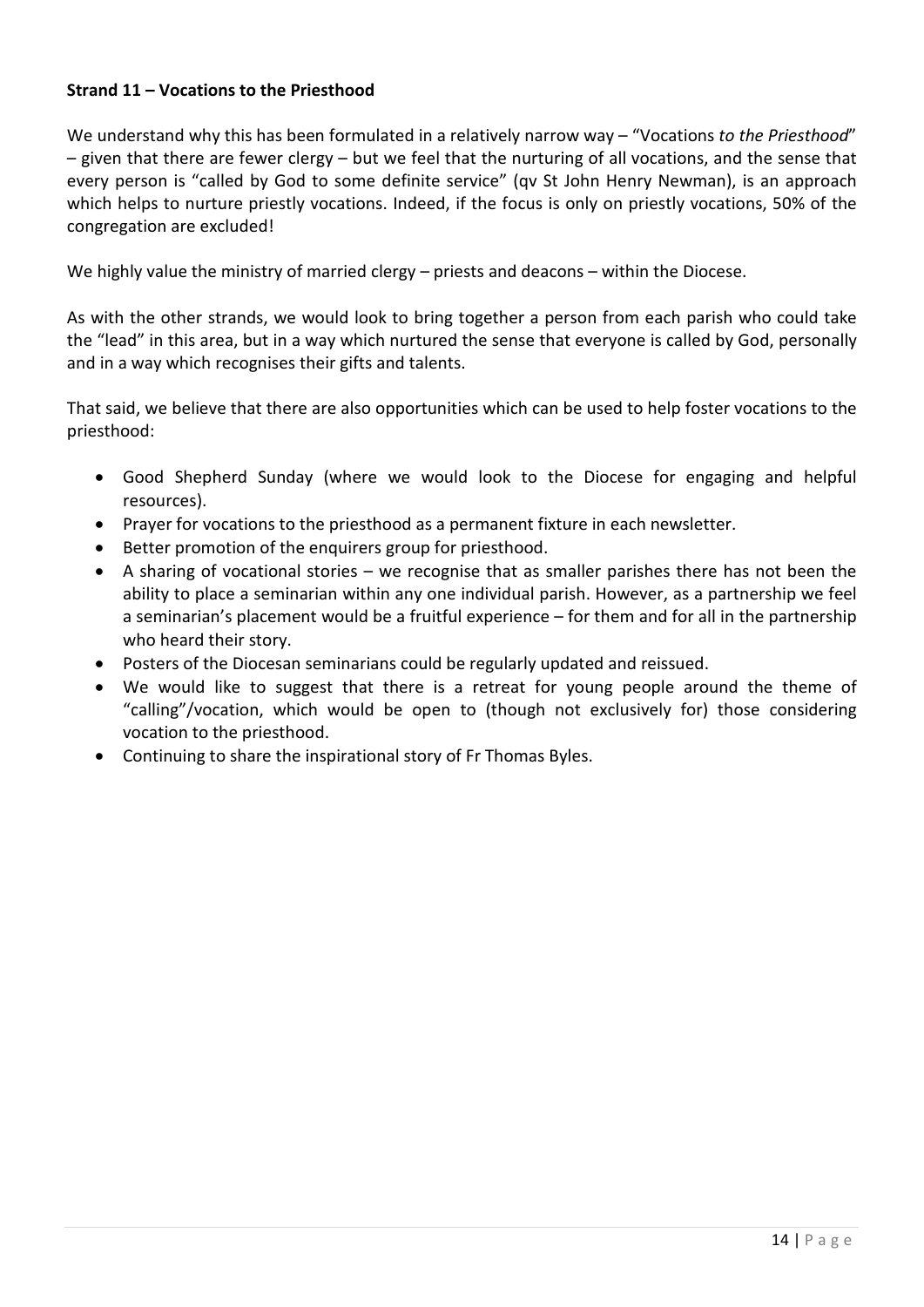# **Strand 12 – Young people**

Much of our provision for young people is for the very youngest, as there are very few teenagers attending Mass in the partnership – perhaps fewer than 30 across all five churches.

- In Stock there are several young families, and the beginnings of a children's liturgy provision.
- In Hutton, Ingatestone and Doddinghurst there is a vibrant Children's Liturgy.
- In Hutton there are a handful of teenagers who are active as altar servers, as well as being active in the Brentwood Catholic Youth Service; the parish is supportive when they travel to Lourdes.
- At Ingatestone young people are involved in the Masses at Christmas. The Confirmation course is held every three years. There are currently 9 young people on the Confirmation course – including 5 who regularly serve on the altar.
- Ongar have some young families, and at Doddinghurst there is generally a younger congregation – but there are very few teenagers.
- Our primary and secondary school children (at Catholic schools) take part in retreats at Walsingham House at Abbotswick.
- Teenagers from across the partnership attend Brentwood Catholic Youth Service events including the monthly Youth Mass at the Cathedral.
- Our (small) Confirmation groups have participated in retreats at Walsingham House at Abbotswick, usually jointly with other parishes in the Diocese (for example in November 2019 the Ingatestone group enjoyed a retreat with young people from St Teresa's, Lexden); this has often stimulated interest in the Brentwood Catholic Youth Service. A former Assistant Manager at Walsingham House (Claire Bailey) and Director of the BCYS (Sarah Barber) were both from St Joseph the Worker, Hutton.
- We are proposing to gather young people from across the partnership during the first part of 2020, to be able to hear their ideas in a relaxed and informal social setting.

There are many things which compete for teenage attention on a Sunday – some have weekend jobs, some play sport, some are in families where they are away with one parent one weekend in two.

We have looked carefully at the document "Employing a Parish Partnership Youth Co-ordinator" (PPYC) and – mindful of the stark reality of numbers of teenagers attending Masses within the partnership – would propose entering into the employment of a Co-ordinator as a joint venture with Brentwood Cathedral. This would help to create a "dynamic" for young people, with a sense of belonging to a larger group. We recognise that this would mean the Cathedral would be the natural "hub" for many activities but would hope to work with the Cathedral to design the role of the PPYC in such a way that the parishes in the partnership were all involved in sustaining and promoting youth ministry. In the New Year Fr Dominic will initially discuss this with Fr Martin Boland, at the Cathedral, with a view to broadening this conversation with interested people from across the partnership and Cathedral parish.

We very much hope that young people feel welcomed, accepted and nurtured within the partnership; we will work hard to ensure that they have a voice in partnership decisions. Over time we hope that those who work with the PPYC would help to nurture the next generation across the partnership, in a range of social and prayerful activities.

As with each of the strands we hope to appoint a "lead" from each parish in this area – for this strand, two leads: ideally someone with experience in working with young people, together with a young person (aged 17-25), to help the partnership to shape this vital area of ministry.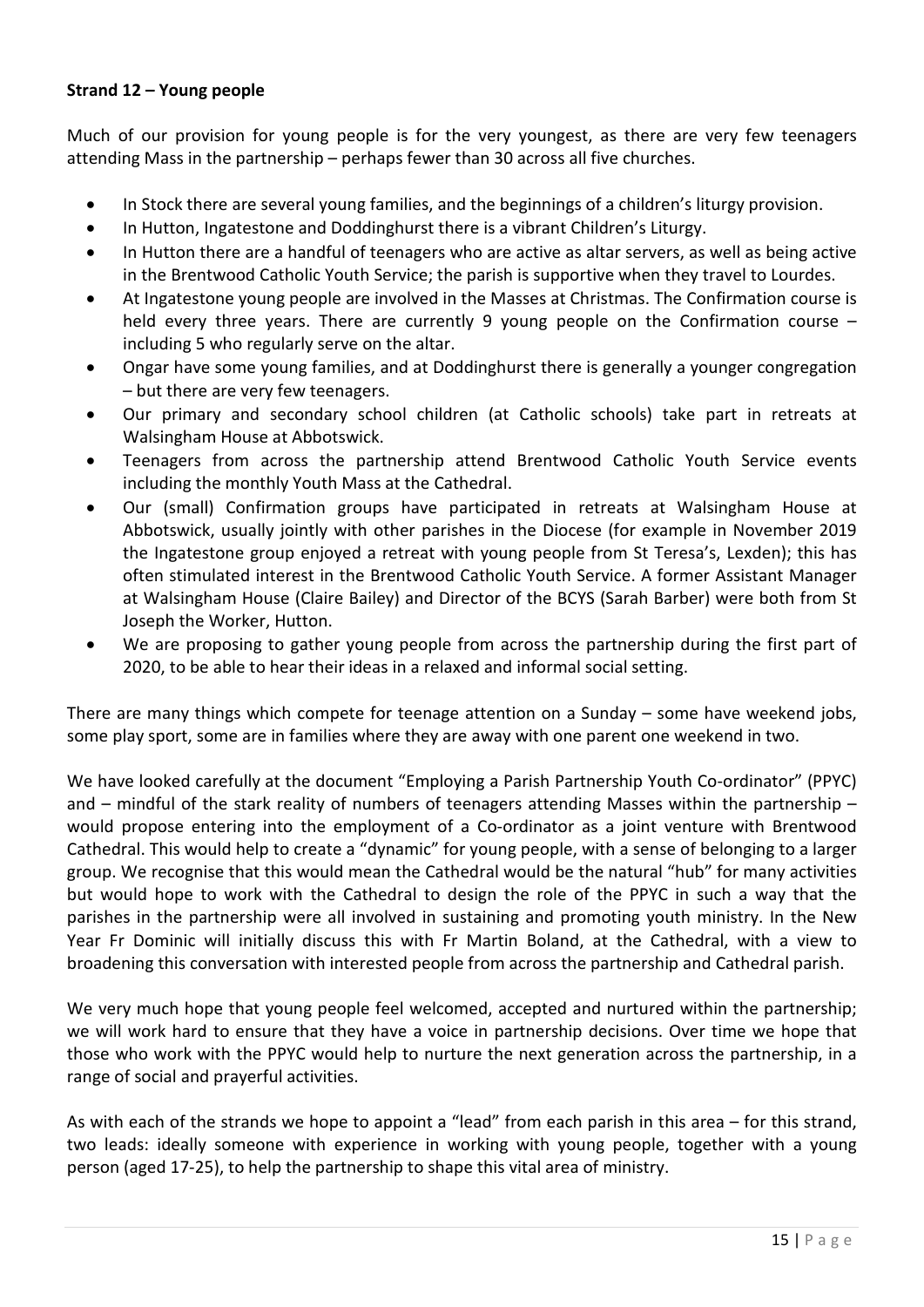# **Appendix**

• **Parish Financial Summaries 2017-2019, with notes indicating the overall state of repair of properties within the parish (presbytery, church and – if applicable – hall).**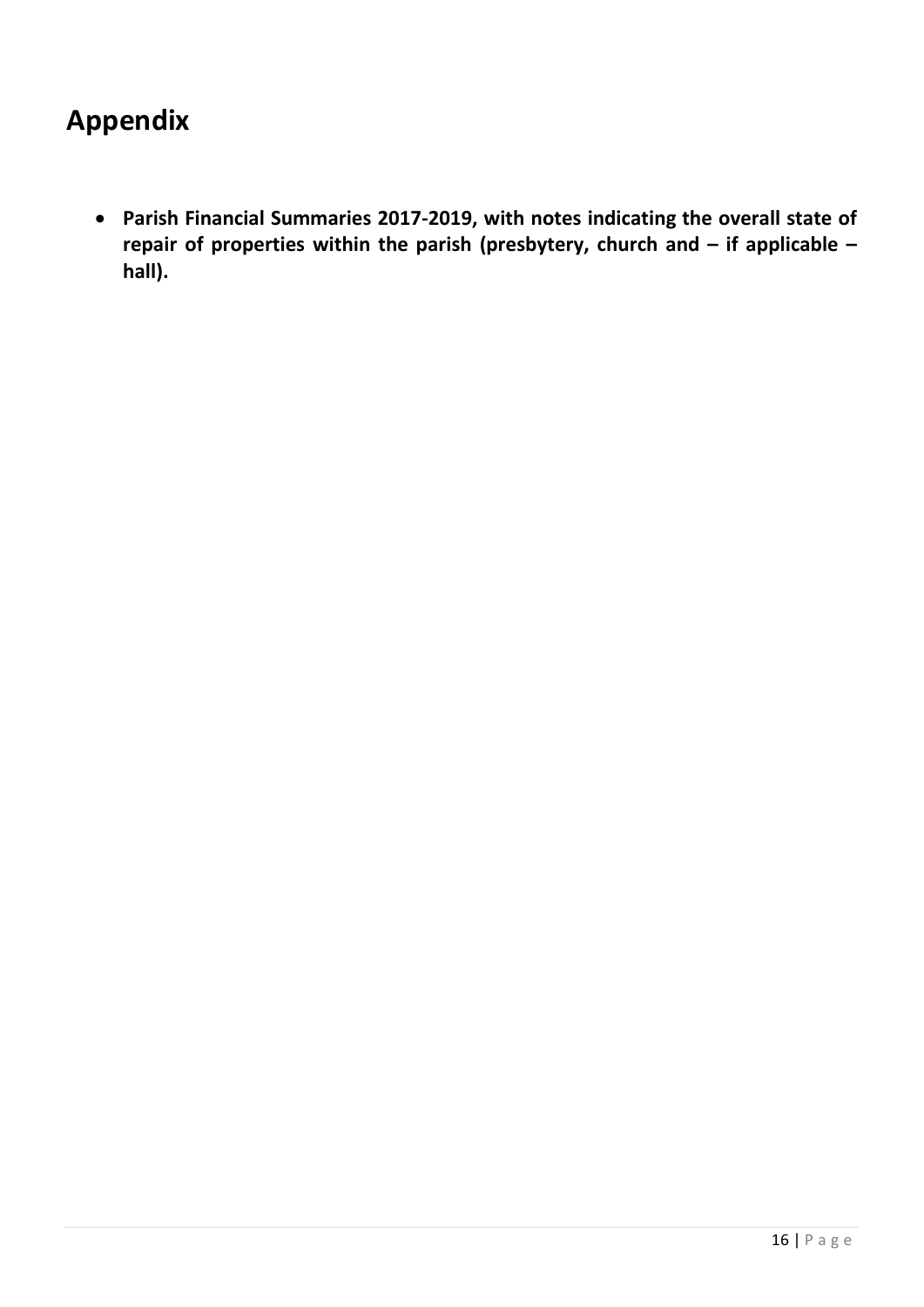# ST JOHN & ST ERCONWALD INGATESTONE – PARISH FINANCE COMMITTEE

# UPDATE FOR PARISH PARTNERSHIP

# SUMMARY MOVEMENTS, BALANCES AND CASH POSITION

|               | <b>Cash Balance</b> |
|---------------|---------------------|
| Start FY 2017 | $-£36,096$          |
| Start FY 2018 | $-£31,940$          |
| Start FY 2019 | £-35,896            |
| Current       | £-34,906            |

# WHAT WE HAVE DONE

- The cash position has remained consistent over the time period reported. It should be noted that during this period, a loan is being repaid, £500 monthly (£6,000 annually). This impacts on the cash balance. The loan will be repaid in full by April 2022.
- There is a continued focus on income generation across regular donations, gift aid participation and social events. Costs are under constant review.
- To enable this we:
	- o Established a finance committee that meets at least 3 times annually.
	- o Use the Finance Coordinator software for accounting and reporting.
	- o On line banking with HSBC
	- o Parish Pastoral Council meets regularly and considers all matters of the Parish
	- o Have a parish admin who is financially adept and assists the parish finance committee greatly
	- o Publish financials on the parish website. Also Gift Aid explained with templates of a GAD and Standing Order form
	- o Finance report at Parish AGM

# OUR SITUATION

- The repayment of a loan impacts the cash balance. This will improve when the loan is fully repaid in 2022.
- Finances are under scrutiny by the Finance Committee and subsequently the Parish Pastoral Council.
- The presbytery is in need of refurbishment and discussions are under way on how best to achieve this.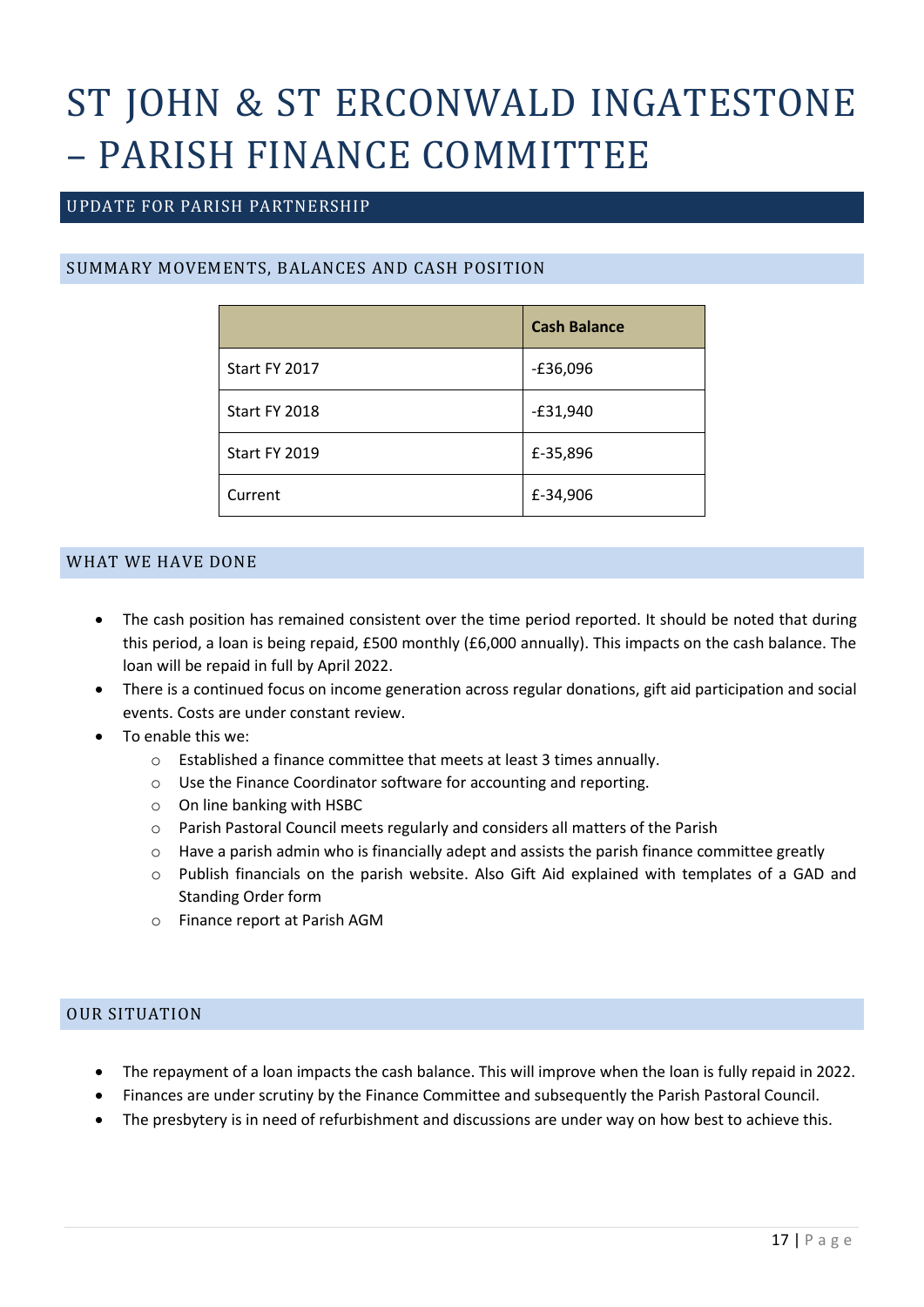# INCOME

- Income principally consists of:
	- o Regular donations from approx. 100-120 parishioners supported by a high participation in gift aid scheme
	- $\circ$  Social activity includes church quiz and a few dinners to coincide with feast days
	- o ICW also contribute through cake sales and raffles
	- o Income from Monthly Parish Maintenance Gift Aid envelopes is ring fenced for maintenance
- Last year donations were received

| <b>FY2018</b>                | <b>Actual</b> |
|------------------------------|---------------|
| Regular Income               | £41,680.38    |
| "One Off" Income             | £7,924.65     |
| Gift Aid Rebate              | £7,727.29     |
| <b>Charitable Activities</b> | £1,815.23     |
| <b>Social Activities</b>     | £4,123.34     |
| Rental/Miscellaneous Income  | £825.00       |
| <b>TOTALS</b>                | £64,095.89    |

# EXPENDITURE

- The majority of expenditure is "fixed".
- Salaries, pensions & travel costs cover parish priest, parish administrator & housekeeper (both part time).
- Expenditure on variable costs is discussed in the Finance Committee and approval sought.

|                                     | <b>Actual</b> |
|-------------------------------------|---------------|
| Salaries, pensions and travel costs | £21,424.46    |
| Housekeeping                        | £5,900.93     |
| Quotas, fees and fund raising       | £12,231.43    |
| Liturgical                          | £1,996.26     |
| <b>Rates and Utilities</b>          | £8,183.21     |
| Repairs and Maintenance             | £1,915.28     |
| Sundries                            | £10,400.21    |
| TOTALS                              | £62,051.80    |

### OUR PROPERTY

- Ingatestone parish consists of the Church & Presbytery which are directly linked through the sacristy.
- The Church roof was repaired a couple of years ago and the heating was replaced as well.
- A Church Fabric and Maintenance Committee was set up following a wide ranging Health and Safety audit. A Monthly Parish Maintenance Fund Gift Aid envelope was instigated and funds received are ring fenced for maintenance.
- The Presbytery is in need of significant refurbishment.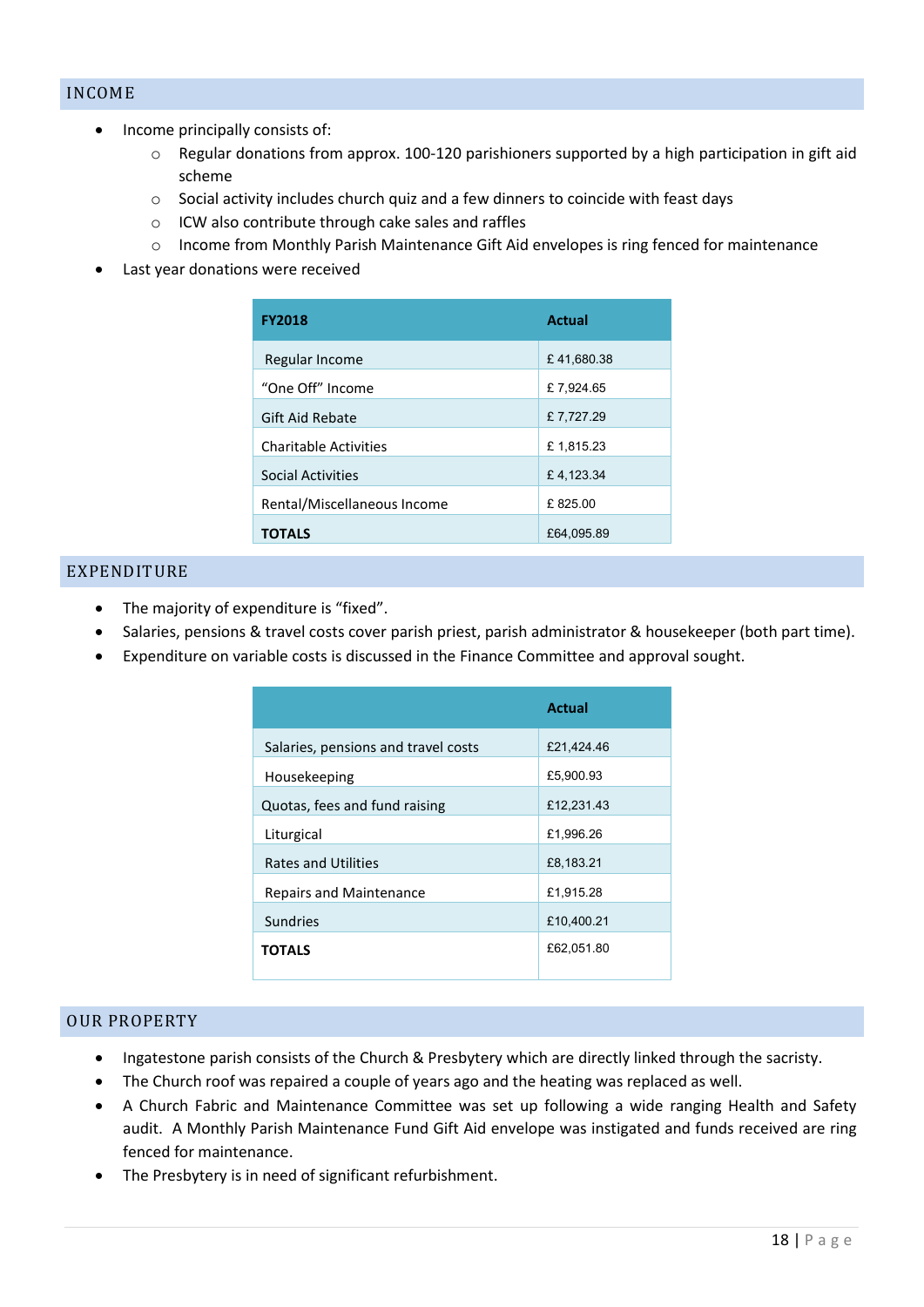# ST HELEN'S ONGAR AND ST MARGARETS DODDINGHURST – PARISH FINANCE COMMITTEE

# UPDATE FOR PARISH PARTNERSHIP

# SUMMARY MOVEMENTS, BALANCES AND CASH POSITION

|               | <b>Cash Balance</b> |
|---------------|---------------------|
| Start FY 2017 | $-£12,158$          |
| Start FY 2018 | $-E4,308$           |
| Start FY 2019 | £8,908              |
| Current       | £6,181              |

#### WHAT WE HAVE DONE

- We have made excellent progress in a short space of time shifting the parish from being loss making and in debt to cash positive and with a cash surplus.
- This was achieved with a parish wide effort on income generation across regular donations, gift aid participation and additional social events. In addition we focused hard on our costs being prudent with spending across all elements of parish life.
- To enable this we:
	- o Established a finance committee that meets quarterly and advises Father Emile
	- o Utilise the Finance Coordinator software to manage and record actuals to provide transparency and simple reporting
	- o Create, agree and manage to an annual budget for all line items
	- o Established processes for expenditure sign off and control for high ticket cost items
	- o Have a dedicated long term plan on property maintenance so as to manage these substantive costs
	- $\circ$  Have a parish admin who is financially adept and assists the parish finance committee greatly
	- o Publish quarterly to the parish our results at sufficient level of detail for transparency

### OUR SITUATION

- The parish at year end 2018 had a positive cash balance of over £9k in the church's general fund. This currently stands at £5.9k end of q1 2019 with gift aid rebate of over £12k outstanding.
- Outside of major unforeseen events we are confident the parish finances remain now stable and are currently self-sustaining.
- We have commenced this year a more active property maintenance programme beginning with the Presbytery in Ongar (much needed as a result of several years of under investment). We believe it will take us a further 3-4 years to complete all the major elements of that programme across both sites.
- We have a stated objective to build cash reserves of £10,000 as we foresee at some point the need to replace the roof at Doddinghurst and believe that this is a healthy cash reserve to maintain in the event of any major issues

#### INCOME

- Our income is well balanced across:
	- $\circ$  Regular donations from approx. 100-120 parishioners supported by a high participation in gift aid scheme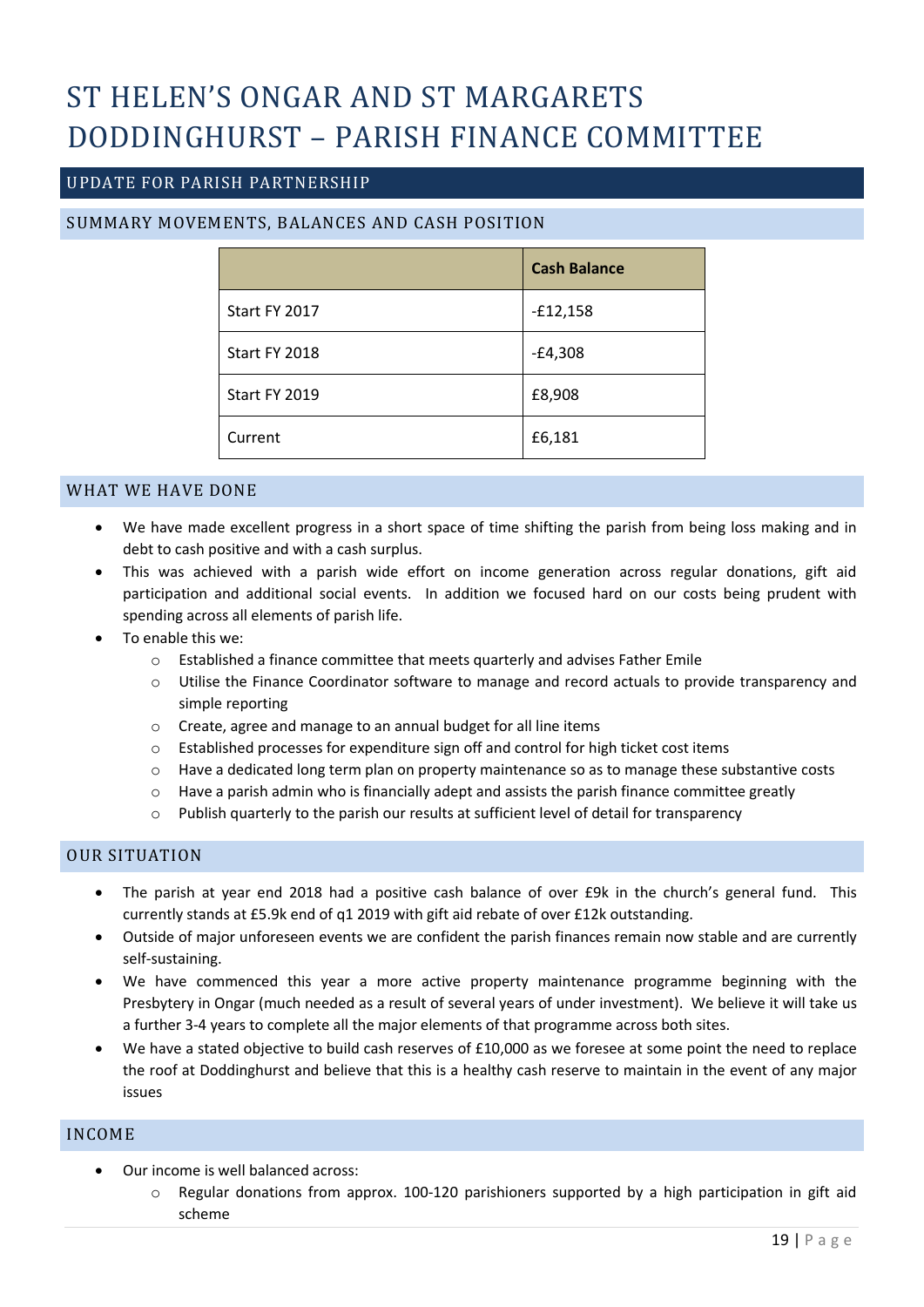- $\circ$  A positively contributing social event calendar with Christmas bazaar and Strawberry fayre being the major financial contributors to the parish annually
- o Income from rental of the hall to various local groups
- Last year we were lucky enough to receive some one off donations & legacies to supplement income

| <b>FY2018</b>                | Actual      |
|------------------------------|-------------|
| Regular Income               | £ 50,430.66 |
| "One Off" Income             | £ 6,794.34  |
| <b>Gift Aid Rebate</b>       | £12,099.21  |
| <b>Charitable Activities</b> | £1,499.23   |
| <b>Social Activities</b>     | £9,614.40   |
| Hall Income                  | £14,052.50  |
| <b>TOTALS</b>                | £94,490.34  |

# EXPENDITURE

- Over the last few years we have managed our costs tightly. We have tidied up  $3<sup>rd</sup>$  party contracts to simplify items like printing & photocopying. We have moved all our power supplies over to Diocesan centrally negotiated contracts to release some savings although these costs look set to continue to increase over time. The dual location of our parish means we need to pay rent & rates on both properties.
- Our salaries cover parish priest, parish administrator and housekeeper (both part time).
- We have budgeted for £7.2K this year of maintenance work on our properties.

|                                     | <b>Actual</b> |
|-------------------------------------|---------------|
| Salaries, pensions and travel costs | £31,068.86    |
| Housekeeping                        | £7,439.85     |
| Quotas, fees and fund raising       | £16,853.44    |
| Liturgical                          | £2,055.10     |
| <b>Rates and Utilities</b>          | £11,163.69    |
| <b>Repairs and Maintenance</b>      | £5,509.37     |
| <b>Sundries</b>                     | £6,273.35     |
| TOTALS                              | £80,363.66    |

# OUR PROPERTY

- We have 2 sites in the parish.
- The site at Ongar consists of the Church and The Presbytery which are directly linked through the sacristy. The Church roof was repaired for a major leak last year and outside of some day to day maintenance and much needed decorating is in good condition. The Presbytery is need of some more intensive work having been under invested in for some time. The property is listed.
- The site at Doddinghurst consists of the church which is converted into a hall during the week to be rented out. The grounds are more substantive requiring regular maintenance. The hall is in good condition albeit we expect the flat roof structure to need replacement at some point within the next 5-10 years. The site sits under a covenant requiring it to be used for regular Catholic services.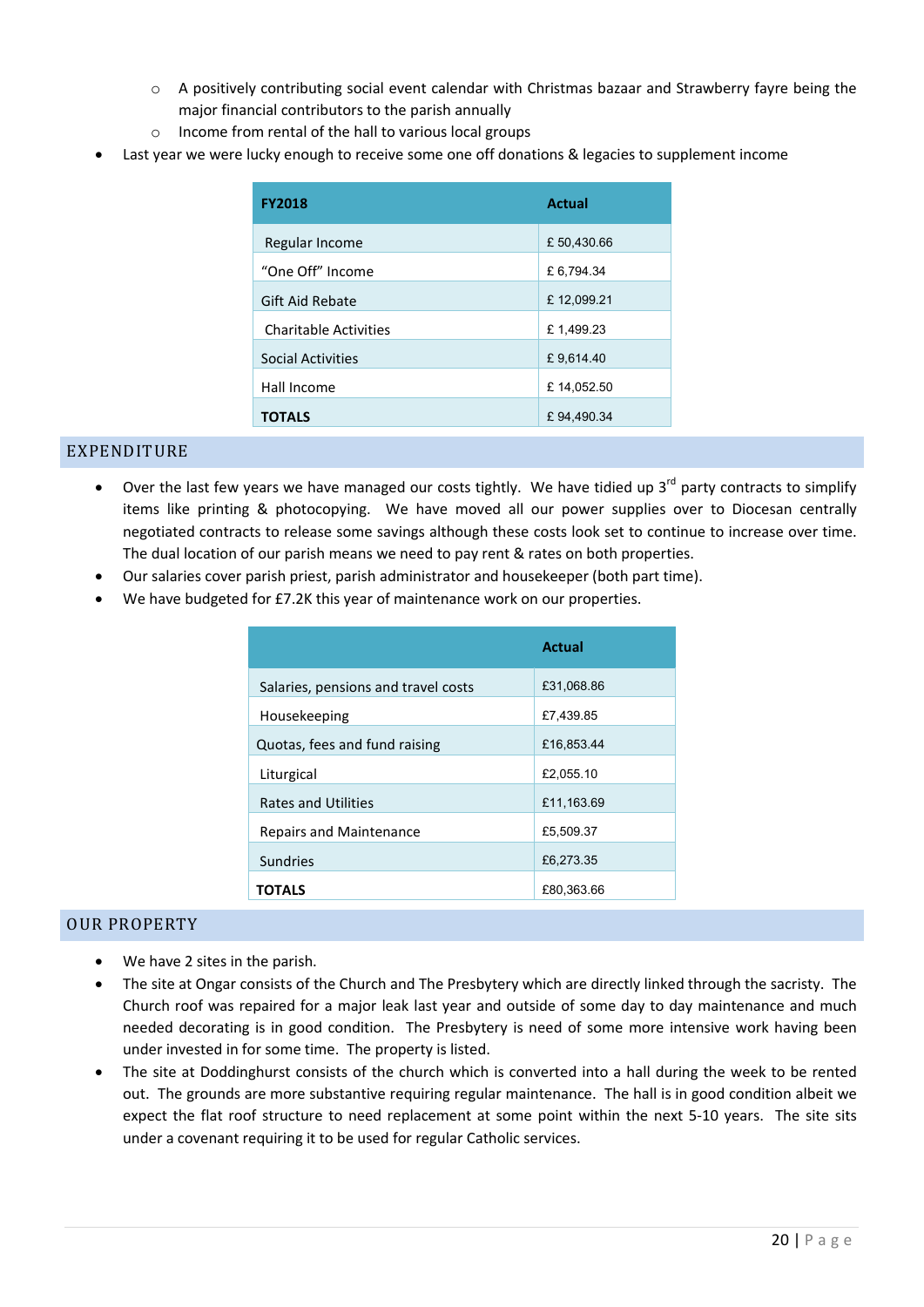# ST JOSEPH THE WORKER, HUTTON PARISH FINANCE COMMITTEE

# OVERVIEW FOR PARISH PARTNERSHIP

# SUMMARY OF CASHPOSITION

|               | Cash Balance |
|---------------|--------------|
| Start FY 2017 | £35,249      |
| Start FY 2018 | £7,501       |
| Start FY 2019 | £-10,490     |
| Current       | £-13,189     |

# WHAT WE HAVE DONE

- Outgoings exceeded income by £43K during the two years 2017-2018 due in the main to extraordinary expenditure on the presbytery. Following discussions with the diocese it was agreed that leaks and wear and tear in the conservatory required remedial work which totalled some £37,700 which was funded by an overdraft at the bank.
- A small number of donations received in 2018 and 2019 offset these costs, however in the main the work was and is funded by through the offertory.
- Replacement and on-going maintenance of hall and church heaters, electrical surveys and works totalled more than £4,500.
- Repairs and marking of the car park totalling £4,560 was completed; these works were funded by a donation from a parishioner.
- Utility costs have been particularly high and have increased over the past two years, although some refunds for duplicate bills is expected.
- We expect to achieve a tax refund of £8K for the year 2018-2019.
- We set-up a loose plate counting process to improve our compliance standing.
- A repository sale moved stock and realised income from expenditure made in prior financial years.

# OUR SITUATION

- We are in a reasonable financial position, although work is needed to increase income so we can pay off the overdraft and regain our annual surplus in order to maintain parish buildings and invest in the parish.
- Standing order income totalled £19,345 in 2018-2019 with 55 regular donors. Additional income of £2,095 was received from 10 parishioners using envelopes. All new Gift Aid donors are asked to use standing orders.
- We will reinvigorate the Parish Finance Committee with the following objectives:
	- Formulate a strategy for the parish to 2023, taking into account the changes likely to result from the change to our partnership
	- Agree a budget for 2020-2021 and identify any extraordinary expenditure well in advance
	- Present a statement of the parish finances in April 2020 and each year thereafter
	- Review all expenses and identify areas where optimisations can be made
		- Increase parish offertory income by approximately £7,000 per year:
			- Initiate a drive to increase donations by £5 per month on average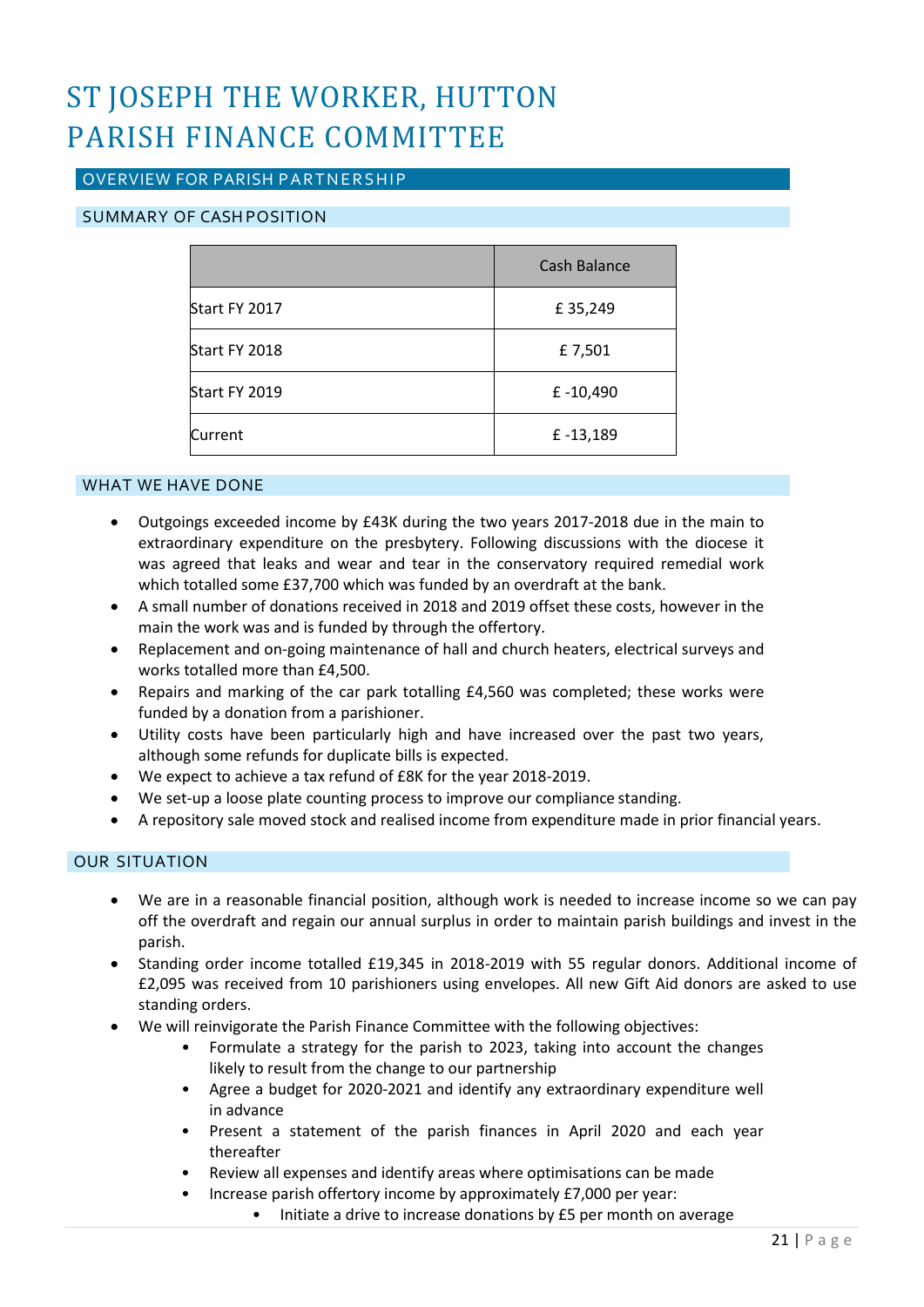- Increase the number of regular Gift Aid donors from 70 to 85 by end of the financial year 2010-2021
- Increase hall income through discussion with the partnership and advertising availability at masses and in newsletters
- We will identify uses for the parish hall which remains unused most days following the closure of the pre-school – this is an opportunity for the partnership to leverage this significant asset and we will open up discussions regarding its use early in 2020.

# INCOME

- 59% of donations to the church are gift aided. 57% of donations are received by monthly standing order. We wish to improve both by 15%.
- We need to explain the benefits to parishioners of increased giving and making legacies to thechurch.
- We would like to improve our income from fund raising/social events using the parish hall.

| FY <sub>201</sub> 8       | Actual  |
|---------------------------|---------|
| Regular Income            | £37,459 |
| "One Off" Income          | £11,364 |
| Gift Aid Tax Refund       | £8,614  |
| Second Collections Income | £4,040  |
| Social Activities         | £1,224  |
| <b>TOTALS</b>             | £62,701 |

# EXPENDITURE

- Members contribute on a voluntary basis. Salaries are for the Priest.
- Housekeeping is on an hourly weekly visit basis.
- Number of important expenses are laid down by the diocese. There is scope to reduce expenses further, at parish level, to be reviewed by the Finance Committee.

| Actual                                    |         |
|-------------------------------------------|---------|
| Salaries, pensions and travel costs       | £6,056  |
| Housekeeping                              | £4,329  |
| Quotas, fees and fund raising             | £11,934 |
| Second Collection Funds (Inc. Tax Refund) | £ 2,219 |
| Liturgical                                | £5,678  |
| <b>Rates and Utilities</b>                | £13,788 |
| <b>Repairs and Maintenance</b>            | 28,970  |
| Sundries                                  | £1,805  |
| <b>TOTALS</b>                             | £74,779 |

# OUR PROPERTY

- The parish consists of the church, school, parish hall and presbytery.
- The presbytery is in excellent condition, the hall and church will require on-going maintenance.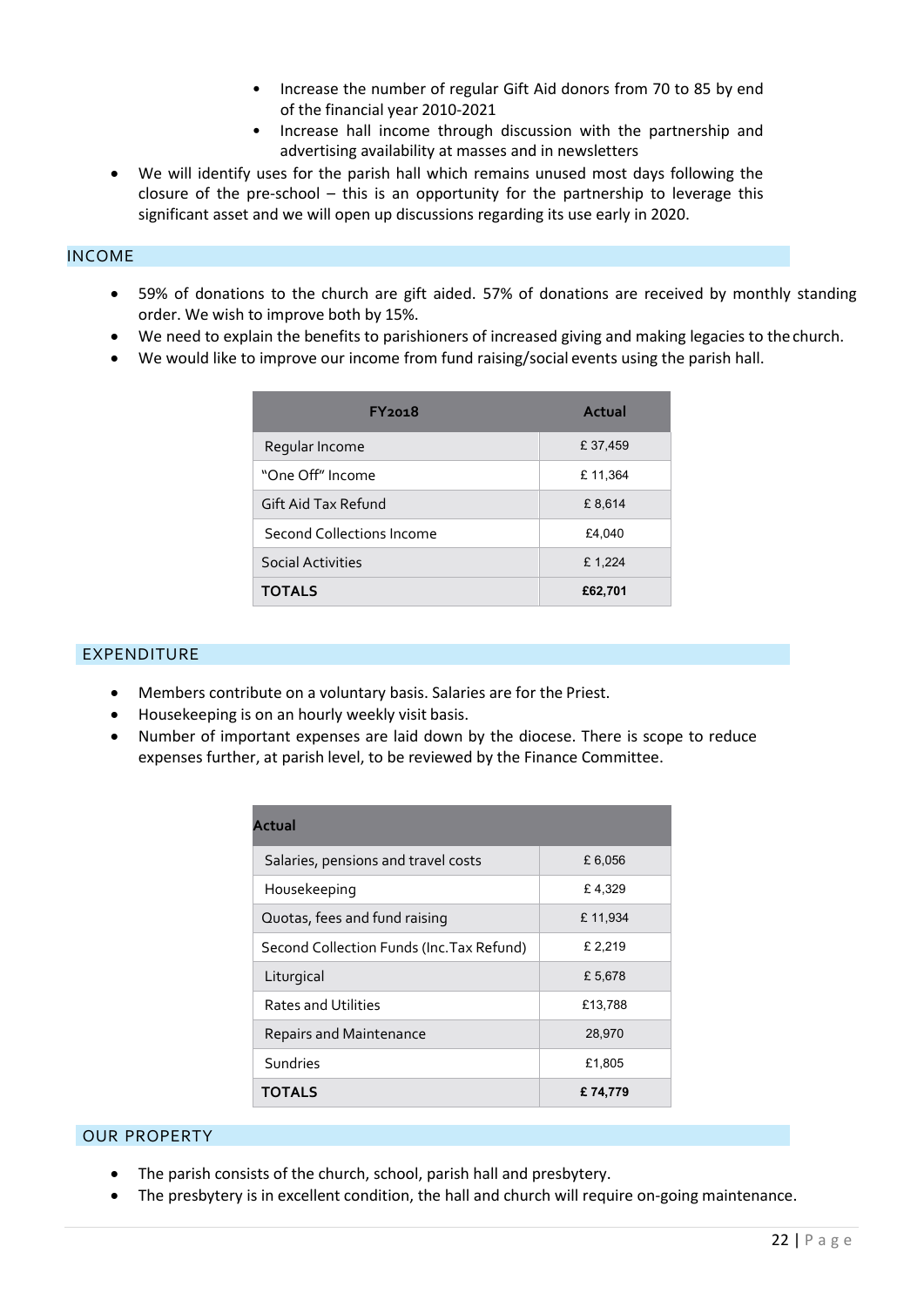# OUR LADY & ST JOSEPH, STOCK PARISH FINANCE COMMITTEE

# OVERVIEW FOR PARISH PARTNERSHIP

# SUMMARY OF CASH POSITION

|               | <b>Cash Balance</b> |
|---------------|---------------------|
| Start FY 2017 | £ 52,122            |
| Start FY 2018 | £ 57,793            |
| Start FY 2019 | £64,746             |
| Current       | £66,536             |

# WHAT WE HAVE DONE

- Outgoings exceeded income by £8K in 2016 with the arrival of a full time priest. Average donations to church funds was £7.50. We established a plan to review expenses and to increase the level of donations.
- Set-up a Finance Committee; reviewing finance management, risk exposure, planning & strategy, opportunities & projects and compliance. We agreed annual budgets.
- Presented a Statement of Finances after mass in March 2017 and each year thereafter. We reinforced the need to raise average donations to £10 by 2020. Raised the question of legacies to the church.
- Achieved average donations in 2018-2019 of £9.65 based on 65 net contributors per week. Year on year donations increased by 14%.
- We switched utility suppliers at the end of 2018 with the expectation of saving £700 per year. We changed our boiler maintenance providers with the expectation to save a further £500 per year.
- We have maintained the church and grounds, including major works to the organ and repairs to the roof; some covered by insurance.
- We expect to achieve our goal for tax refund of £10K for the year 2018-2019.
- We set-up a loose plate counting Rota to improve our compliance standing.

# OUR SITUATION

- We are in a positive financial position.
- We need to return the tax refund for second collections 2018-19; we received a total of  $£8.4K$  GAD tax refund. We are waiting to receive our claim on the small donations scheme, then we expect to return a total of £2k to second collection funds.
- We lost two parishioners this year who were major contributors, and although there have been some gains, we will lose about £3k per annum to church funds.
- We have some significant maintenance expenses planned for the church grounds (painting railings and lopping large trees), which we will spread over two financial years.
- We recently received a significant one off donation.